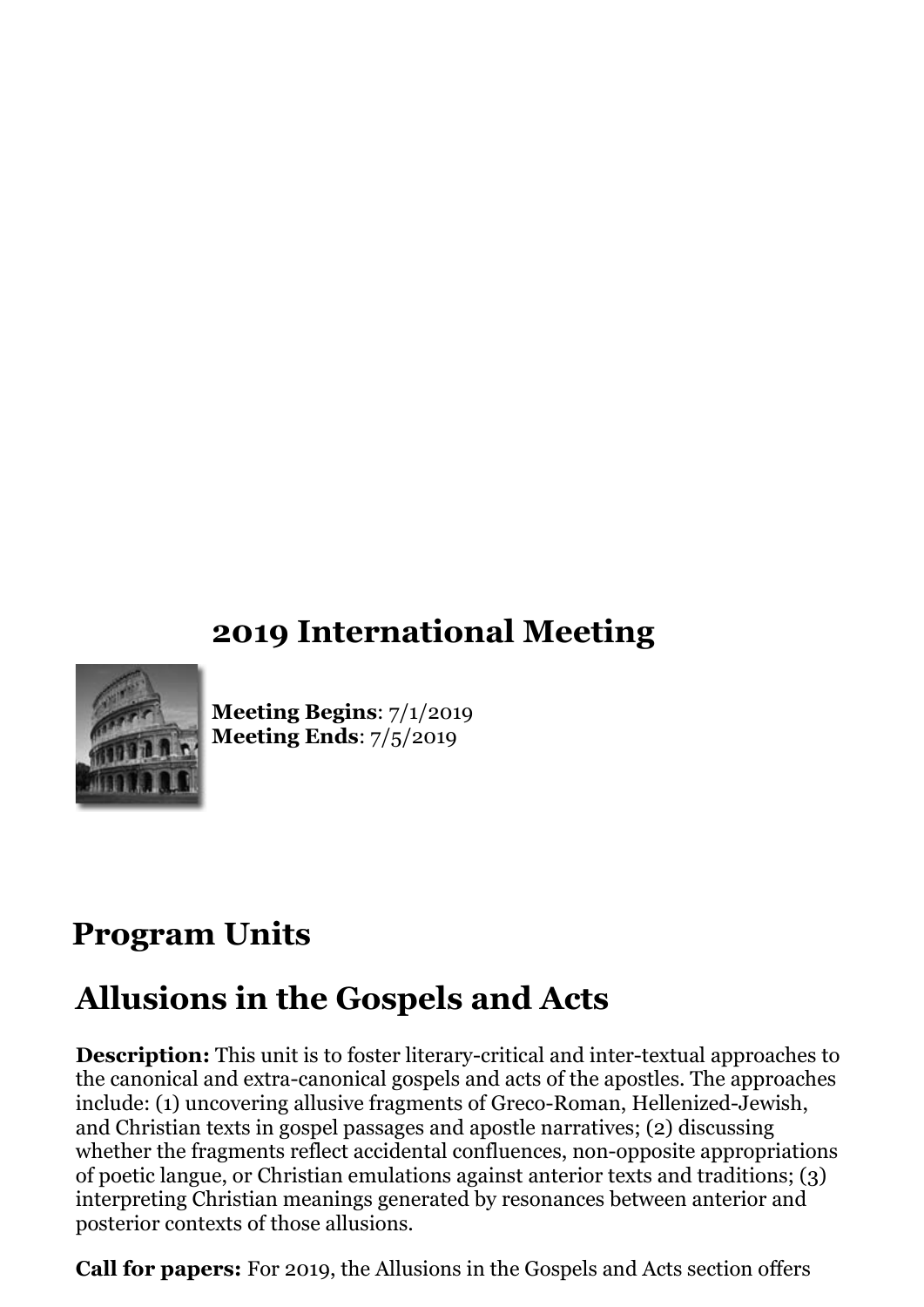two open sessions: (1) One open session will be devoted to a panel discussion on the inter-textual approaches to the canonical Acts of the Apostles. (2) The second open session invites paper proposals on inter-textual approaches to canonical and non-canonical gospels and apostle narratives and their terms, motifs, ideas, traditions, typologies, characterizations, contextualizations, narrative orders, literary skills, and/or rhetorical tactics.

### **Tags: Ancient Near East**

**Description:** The ancient Near East section explores the texts and material culture of the ancient world, especially Egypt, the Levant, Anatolia, and Mesopotamia from the birth of writing through the Hellenistic period. Our aim is to study the ancient world with a variety of methods and from a variety of perspectives—anthropological, archaeological, art-historical, economic, legal, literary, philological, sociohistorical, etc. We welcome work that reads the literature or material culture of one region against another, as well as work that is more limited in scope. Each year, we anticipate hosting two panels: one devoted to any aspect of the study of the ancient Near East, and one focussing on a more narrowly defined theme, region, approach, or time period.

**Call for papers:** The ancient Near East section explores the texts and material culture of the ancient world, especially Egypt, the Levant, Anatolia, and Mesopotamia from the birth of writing through the Hellenistic period. Our aim is to study the ancient world with a variety of methods and from a variety of perspectives—anthropological, archaeological, art-historical, economic, legal, literary, philological, sociohistorical, etc. We welcome work that reads the literature or material culture of one region against another, as well as work that is more limited in scope. In 2019, we anticipate hosting several sessions. One invited panel will be dedicated to examining the ways in which the biblical literature has appropriated, adapted, and transmuted ritual spaces and ritual objects in the ancient Near East to the realm of a textual space. We also anticipate hosting one or more open sessions devoted to any aspect of the study of the ancient Near East.

**Tags:** Anatolian (Hittite, Luwian, Hurrian) (Ancient Near Eastern Literature - Region), Ancient Near East - Bronze Age (History & Culture), Ancient Near East - Hellenistic Period (History & Culture), Ancient Near East - Iron Age (History & Culture), Ancient Near East - Late Antiquity (History & Culture), Ancient Near East - Neo-Assyria (History & Culture), Ancient Near East - Neo-Babylonia (History & Culture), Aramaic (Philology / Linguistics (incl. Semiotics)), Comparative Approaches (Interpretive Approaches), Egyptian (Philology / Linguistics (incl. Semiotics)), Hebrew (classical) (Philology / Linguistics (incl. Semiotics)), Latter Prophets - Ezekiel (Biblical Literature - Hebrew Bible/Old Testament/Greek OT (Septuagint)), Northwest Semitic - Canaanite (Phoenician, Punic, Moabite, Ammonite) (Ancient Near Eastern Literature - Region), Social-Scientific Approaches (Anthropology, Sociology, Psychology) (Interpretive Approaches), Torah/Pentateuch - Genesis (Biblical Literature - Hebrew Bible/Old Testament/Greek OT (Septuagint))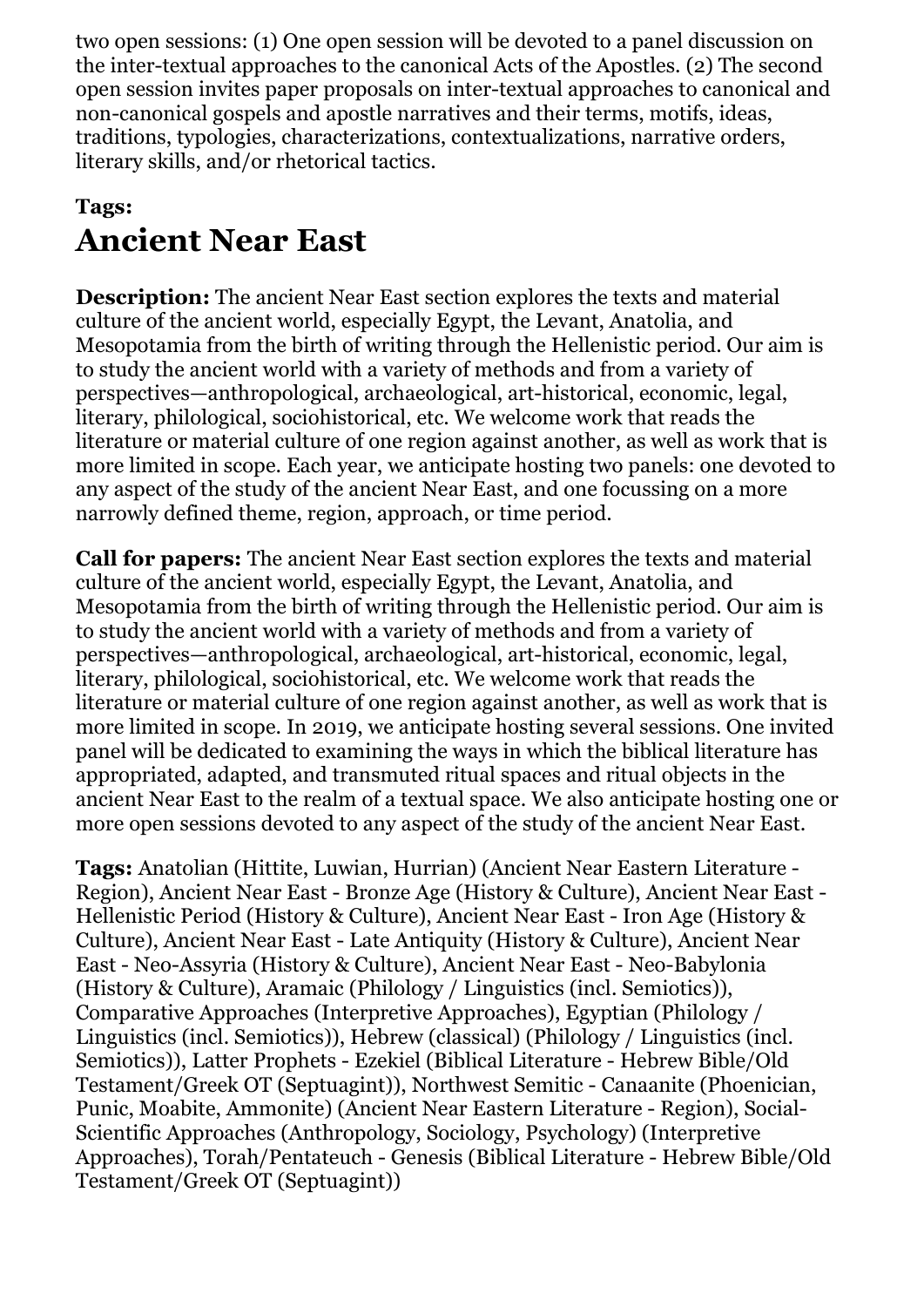## **Ancient Near Eastern Iconography and the Bible**

**Description:** This section, formerly titled Iconography and the Bible, examines the ways that ancient pictorial material informs interpretations of biblical texts and vice-versa. We welcome papers that explore the relationships between iconographic and textual materials as well as papers that deal exclusively with iconographic issues.

**Call for papers:** This section examines the ways that ancient pictorial material informs interpretations of biblical texts and vice-versa. We welcome papers that explore the relationships between iconographic and textual materials as well as papers that deal exclusively with iconographic issues.

#### **Tags:**

# **Apocalyptic Literature**

**Description:** The Apocalyptic Literature Section provides the International Meeting's only general forum for studies related to apocalyptic literature. The Section welcomes papers that engage the wide range of apocalyptic texts, that provide analysis of the history and conventions of apocalyptic literature, and that employ diverse methodological perspectives.

**Call for papers:** The Apocalyptic Literature Section provides the International Meeting's only general forum for studies related to apocalyptic literature. As usual, the Section welcomes paper proposals on all topics that engage the wide range of apocalyptic texts and their reception from the biblical world to modern times. In addition, the Apocalyptic Unit for Rome 2019 welcomes paper proposals for two special Open Sessions. (1) On the theme of dualism and dualistic ideas in apocalyptic speculation, broadly considered. (2) Cyril-Constantine arrived in Rome with his brother Methodius in 868 CE. He died there a year later, and was buried in the city, because the pope of that time, Adrian II, had embraced their mission to the Slavic peoples and endorsed the use of Slavic languages in Christian worship. In honour of Cyril, Methodius, and their mission, we welcome proposals for an Open Session held jointly with the program unit, "Rethinking Biblical Written Tradition through Slavonic Interpretations" on the topic of biblical interpretations historically specific to Slavic cultures, including apocalyptic, apocryphal, and dogmatic literature.

#### **Tags:**

# **Apocrypha and Pseudepigrapha**

**Description:** The Section fosters ongoing study of extra-canonical texts, as subjects of literary and philological investigation; as evidence for the history of religion, theology, and cult practice; and as documents of the socio-symbolic construction of traditions along lines of class and gender.

**Call for papers:** Proposals are invited for creative, well-developed personal research projects on extra-canonical Jewish or Christian literature. NB: Those with papers on the Apostolic Fathers, Septuagint or Qumran should submit directly to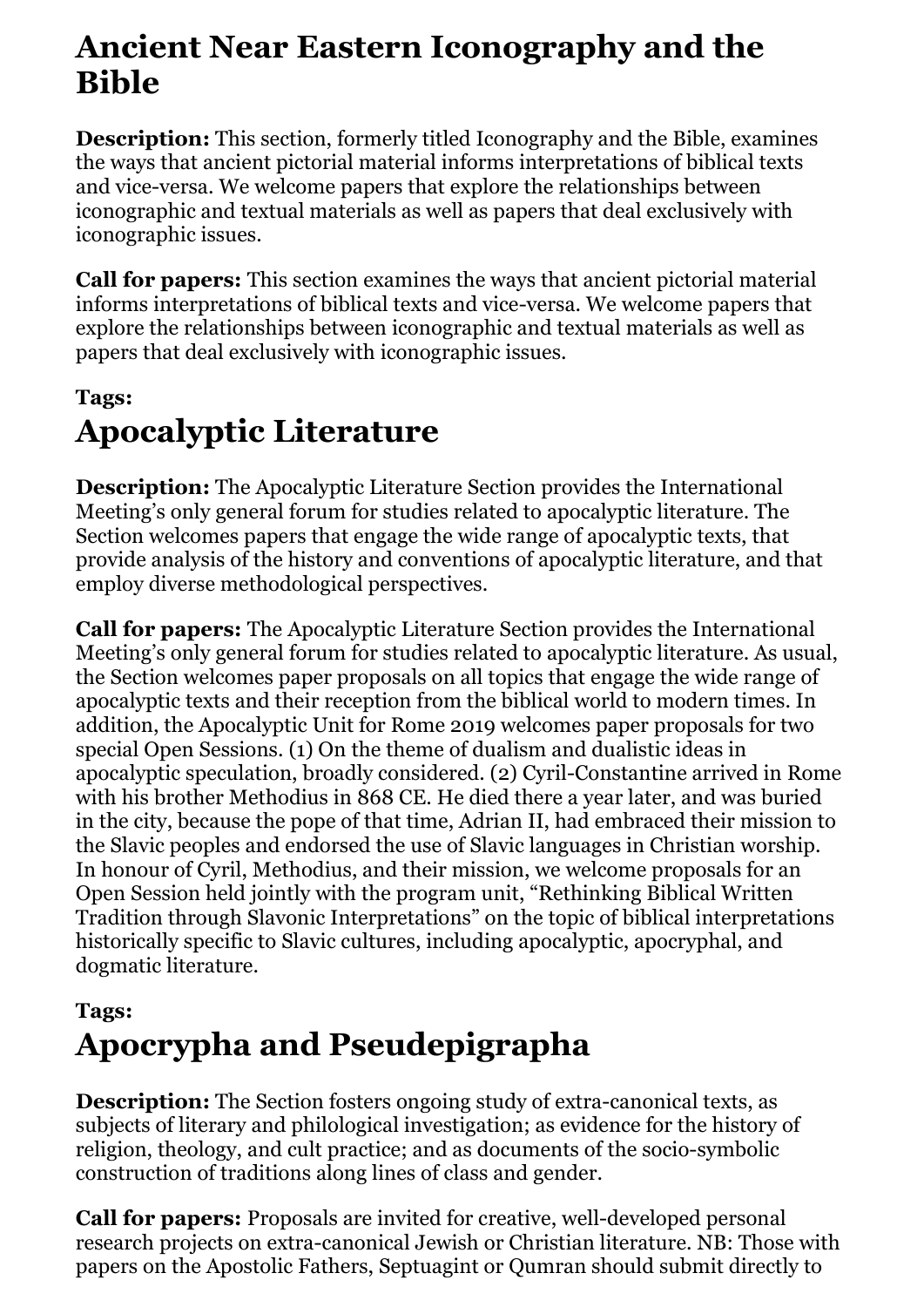those other sections.

#### **Tags:**

# **Apostolic Fathers and Related Early Christian Literature**

**Description:** This unit fosters academic discourse focused upon the "Apostolic Fathers" and supplemental literature, as transmitters of earlier traditions; as reflections of theology, ethics, and worship; as means of identity and community formation; and as subjects of literary and social-theory investigations.

**Call for papers:** This unit fosters academic discourse focused upon the "Apostolic Fathers" and supplemental literature, as transmitters of earlier traditions; as reflections of theology, ethics, and worship; as means of identity and community formation; and as subjects of literary and social-theory investigations.

### **Tags: Bible and Empire**

**Description:** A unit examining the influence of imperial political powers on the development of the Bible in its historical context as well as the Bible's use and reception throughout subsequent history.

**Call for papers:** For the 2019 International Meeting, the Bible and Empire group will convene three distinct sessions, two of which will be thematic. First, given the conference's location in Rome, we invite papers for a thematic session focused on the use of the Bible in and in response to the various empires rooted in the Italian peninsula, from Ancient Rome up to the present. Second, in recognition of this meeting's originally scheduled location in Bangalore, India, we will also hold a thematic session on the use of the Bible in British and Portuguese imperialism in Asia (not exclusively to be focused on India, but also including surrounding nations, just as Pakistan, China, Bangladesh, et cetera). Presenters are encouraged to examine both how the Bible was used by the British and Portuguese empires, and how Asian people in the colonial and post-colonial periods engaged and continue to engage with the Bible as part of their response to colonialism. Presenters are also encouraged to consider the possibility of a comparative examination of how Catholic (Portuguese) and Protestant (British) empires engaged with the Bible in the processes of colonization and decolonization. Additionally, papers are invited for an open session on empires and imperialism in the Hebrew Bible, the Septuagint, the New Testament, and in subsequent reception history. Analyses of from any number of critical and interpretive perspectives are welcome. In particular, proposals are encouraged which consider how ancient empires provide models or cautionary tales for the modern imperialism, post-colonialism, and pluralism in modern nations.

## **Tags: Bible and Its Influence: History and Impact**

**Description:** This unit offers a forum for papers on both the theory of reception studies and critical analysis of historical and contemporary case studies related to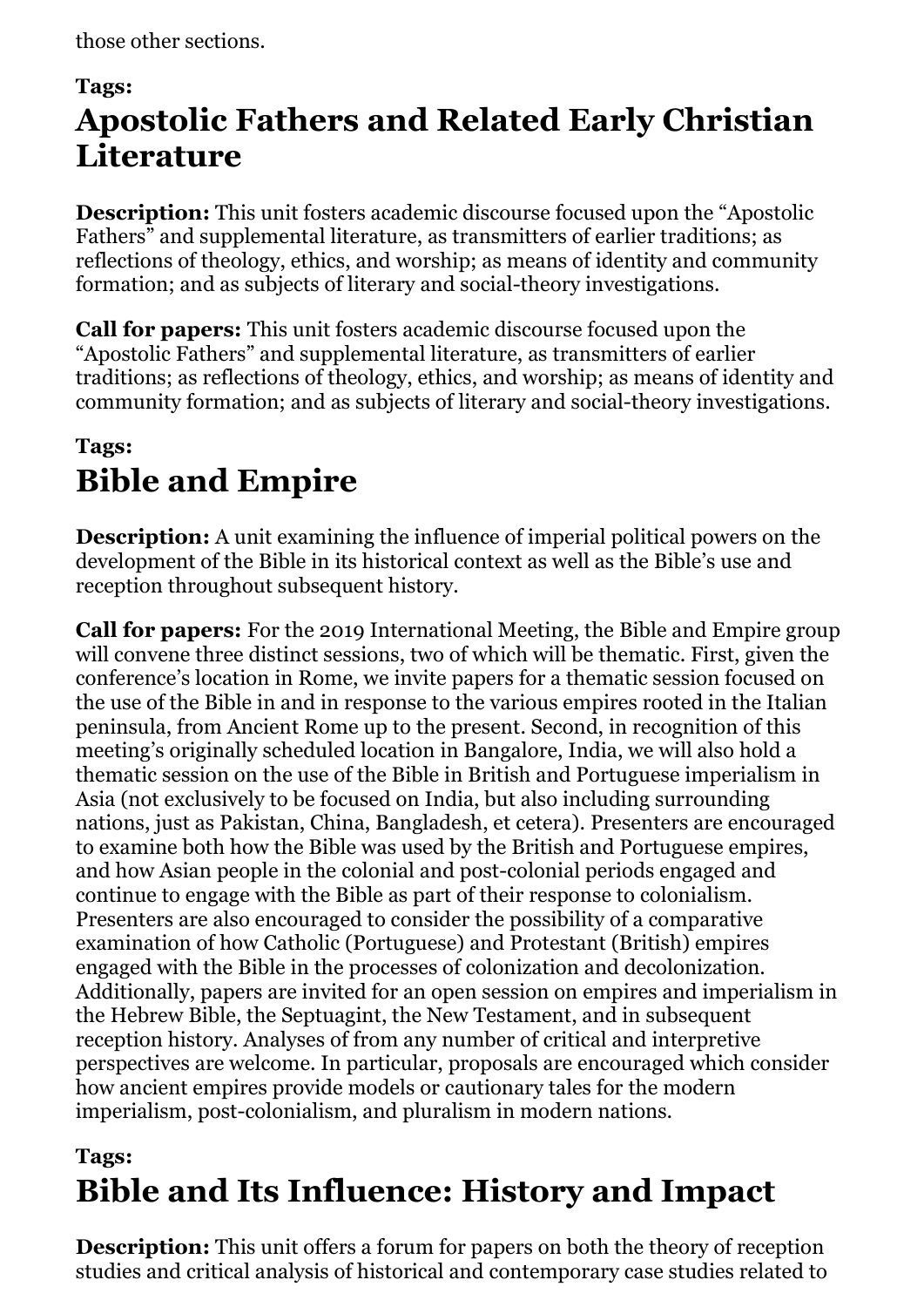the Bible's use and influence, in spheres ranging from art, literature and music to religion, society and culture.

**Call for papers:** This unit offers a forum for papers on both the theory of reception studies and critical analysis of historical and contemporary case studies related to the Bible's use and influence, in spheres ranging from art, literature and music to religion, society and culture.

#### **Tags:** History of Interpretation (Interpretive Approaches) **Bible and Visual Culture**

**Description:** The Bible and Visual Culture is premised on the recognition that some of the most engaging and creative interpretations of biblical texts are to be found in visual media from antiquity to the present. Further encouragement to attend to visual interpretations of the Bible is offered by our awareness that such readings have often captured the collective and especially popular imagination to a far greater extent than have many written interpretations and in doing so, these visualizations have shaped and influenced our reading and understanding of the biblical texts themselves. The section offers an academic space for the critical exploration and discussion of biblical texts, characters, motifs and themes as they are represented in visual media including (but not limited to) painting, sculpture, print making, illustration, moving pictures (including film, television and gaming), advertising, street art and other expressions of visual culture. The section welcomes efforts to situate visual interpretations of the Bible within a wider hermeneutical context and to explore the ways in which such interpretations challenge or support other non-visual readings of biblical texts. The nature of the subject explored in this section demands an openness to the insights of a range of different approaches and disciplines beyond biblical studies, including (but again, not limited to) art history, psychology, film, theatre as well as studies in gender and postcolonialism.

**Call for papers:** For the meeting in Rome we are especially interested in papers that relate to the Bible and the visual culture of Italy, Rome (including but not limited to art held in the city's collections and galleries) and the Roman Catholic tradition. For the Rome meeting, we also welcome proposals for papers which consider the use of visual culture in the classroom.

### **Tags: Biblical and Ancient Near Eastern Law**

**Description:** The purpose of the Biblical and Ancient Near Eastern Law Section is to promote interdisciplinary research on ancient Near Eastern, biblical, and post-biblical law. Methodological perspectives include historical-critical, literary, legal-historical, feminist, and social-scientific approaches.

**Call for papers:** The purpose of the Biblical and Ancient Near Eastern Law Section is to promote interdisciplinary research on ancient Near Eastern, biblical, and post-biblical law. Methodological perspectives include historical-critical, literary, legal-historical, feminist, and social-scientific approaches. For the 2019 meeting we are planning two session: Next to an open one we especially encourage the submission of papers addressing comparative aspects with Greek and Roman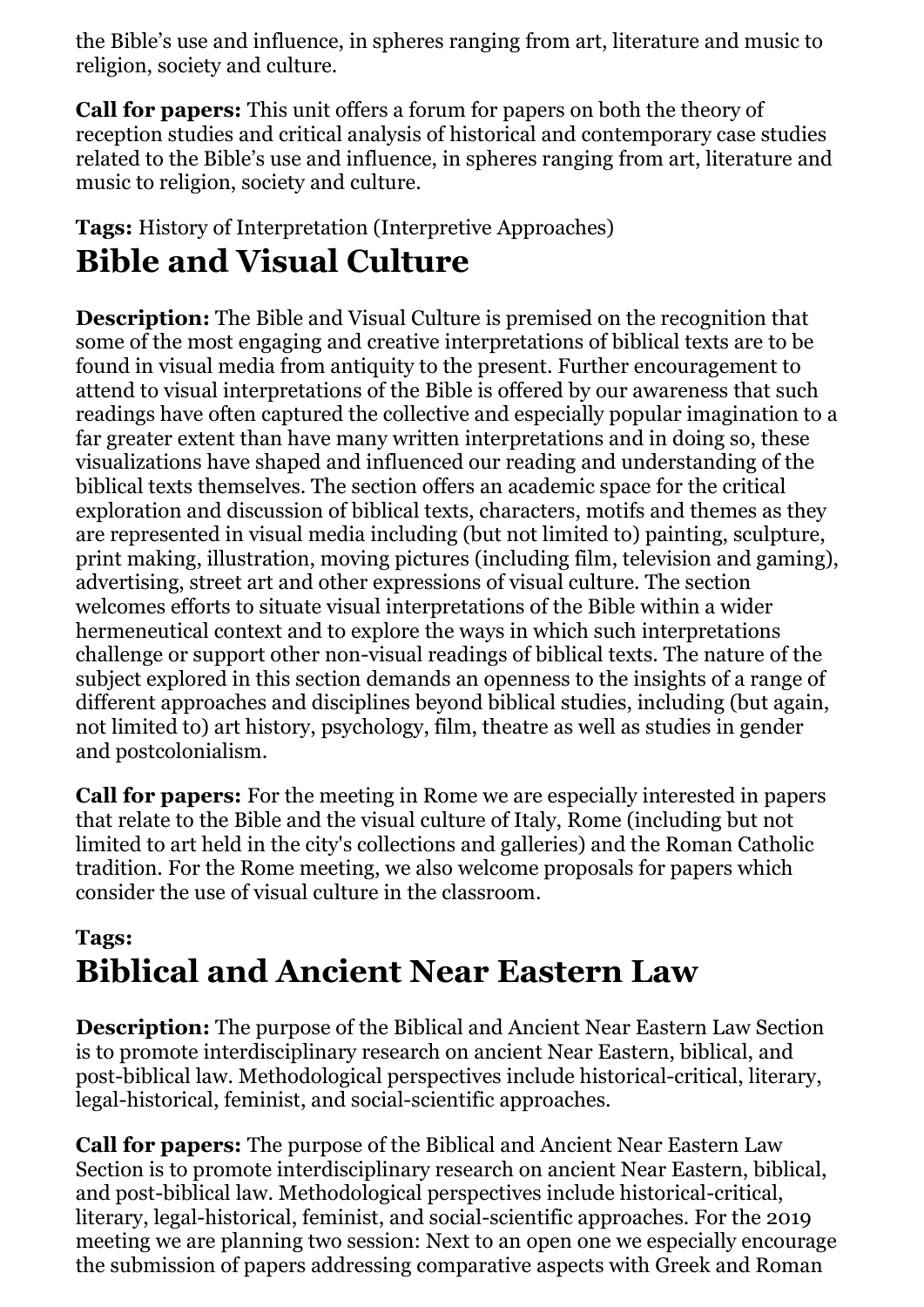Law as well as various aspects of Biblical Law in the context of the Mediterranean

**Tags:** Law (Comparative Religion / History of Religion), Law Codes & Legal Documents (Ancient Near Eastern Literature - Genre)

### **Biblical Characters in Three Traditions (Judaism, Christianity, Islam)**

**Description:** This seminar approaches biblical literature through its most famous and pivotal characters, for it is around them that the subsequent biblical story is organized and arranged. Moreover, these characters have come to enjoy a life and fame that extends well beyond the basic Old Testament, Miqra, and New Testament, and even into the Qur'an and Islamic oral and written texts. As was demonstrated at the recent Tartu seminar, Samaritan texts and traditions (unfamiliar to many) have a contribution to make to the seminar as well. Our work seeks, among other goals, to facilitate a meaningful and informed dialogue between Jews, Christians, Muslims and Samaritans—foregrounded in the academic study of the treatment of characters across texts and traditions—by providing both an open forum at annual conferences, and by providing through our publications a written reference library to consult. A further goal is to encourage and provide a forum in which new scholarly talent in biblical and related studies may be presented.

**Call for papers:** Animals have been part of the religious landscape of the Jewish, Christian and Islamic traditions since the very beginning. However, the humanimal relationship can take a variety of forms. For example, Genesis 1 has humans govern over animals; In Genesis 2 God creates animals as help mates for the human, hence equal?; and in Genesis 3 one animal, the snake, proves superior to humans, at least in terms of knowledge. Throughout the three traditions, the enduring tension between humans and animals endures, as the divine, animal, and human realms encroach onto one another: Whereas in the Torah God makes Balaam's she-ass speaks in a human tongue, in the gospels pigs are possessed by demons; and in the Quran humans become apes and pigs. The place of animals in the three traditions, their status, functions, and relationship with humans on the one hand and God on the other, will be discussed in the seminar this year.

### **Tags: Biblical Interpretation in Early Christianity**

**Description:** This program unit explores the interpretative structures, methodologies, and concerns of patristic exegesis and the various assumptions underlying it.

**Call for papers:** With this international meeting's location situated in Rome, we especially encourage papers that examine the reception of Paul's Romans within early Christianity. Such studies may investigate how Romans entered into doctrinal disputes, ecclesiastical discussions, and theological formation. We will also consider other proposals which contribute to our understanding of the structures, methodologies, concerns and assumptions functioning within patristic readings of biblical texts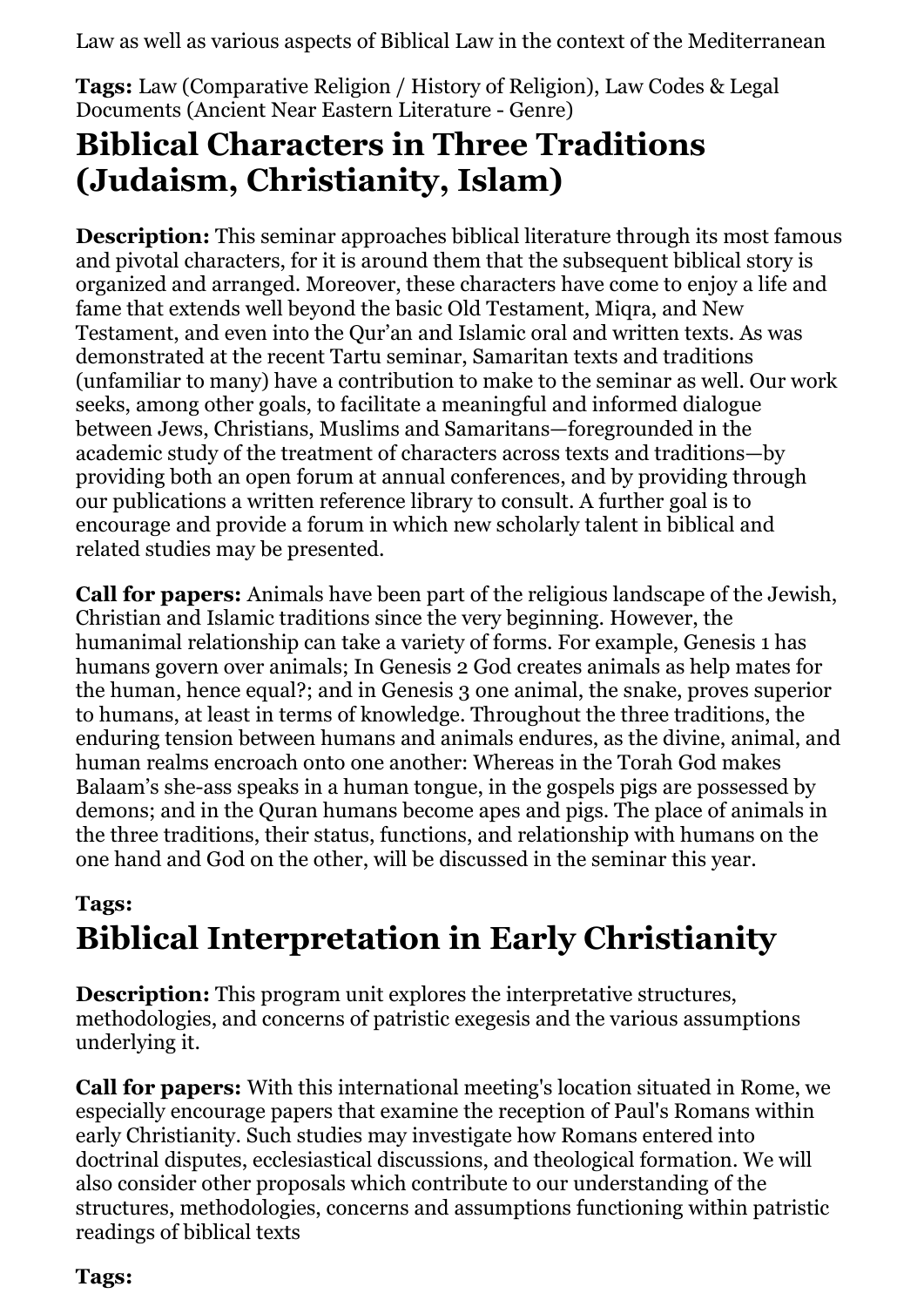# **Catholic Epistles**

**Description:** This unit provides a forum for sharing original research regarding all aspects of and approaches to the interpretation of the Catholic Epistles (James, 1–2 Peter, 1–3 John, and Jude) as a collection or individual letters, including a variety of critical methodologies and especially welcome studies demonstrating interdisciplinary approaches.

**Call for papers:** This unit provides a forum for sharing original research regarding all aspects of and approaches to the interpretation of the Catholic Epistles (James, 1–2 Peter, 1–3 John, and Jude) as a collection or individual letters, including a variety of critical methodologies and especially welcome studies demonstrating interdisciplinary approaches.

**Tags:** Hebrews and Catholic Epistle (Biblical Literature - New Testament), Hebrews and Catholic Epistles - 1 John (Biblical Literature - New Testament), Hebrews and Catholic Epistles - 1 Peter (Biblical Literature - New Testament), Hebrews and Catholic Epistles - 2 John (Biblical Literature - New Testament), Hebrews and Catholic Epistles - 2 Peter (Biblical Literature - New Testament), Hebrews and Catholic Epistles - 3 John (Biblical Literature - New Testament), Hebrews and Catholic Epistles - Hebrews (Biblical Literature - New Testament), Hebrews and Catholic Epistles - James (Biblical Literature - New Testament), Hebrews and Catholic Epistles - Jude (Biblical Literature - New Testament)

## **Contextual Interpretation of the Bible (Hebrew Bible/Old Testament and New Testament)**

**Description:** The goal of this Consultation is to explore the interest in developing a SBL seminar or section on Contextual Biblical Interpretation, its different strategies (including "inculturation," inter(con)textualization, and reading with "ordinary" readers) and its methodological justifications, and the extent to which all interpretations are contextual. We are especially interested in seemingly "marginal" (from the geographical, gender, faith, class, age, communal and so forth) aspects and in community.

**Call for papers:** This Seminar aims to underline the significance of contextual interpretation and its contribution to biblical studies. We plan the following four sessions (proposed and solicited papers): (1) 1-2 joint session/s with the "Writings (including Psalms)" unit on the contextual interpretation of the Book of Psalms, or individual psalms, in the everyday lives of ordinary readers and communities. This includes investigation of how marginalized and ordinary readers interpret the psalms in context and community. Additional questions: How does my own position as bible scholar in a community impact my reading of a psalm or collection of psalms? How does the psalm impact a specific community? Contributions on similarities between the context of the editors of the Psalms and modern day marginal individuals/groups are welcome. Acceptance of papers is a first step toward, but does not guarantee, publication in the series Texts@Contexts (Bloomsbury Publishing) on the Book of Psalms. (2) A joint session with the "Families and Children in the Ancient World" unit on children's Bibles welcomes contributions that explore how children's Bibles have used context in the interpretation of a biblical character or book, aimed at children and/or infantilized "marginal" audiences (e.g. women, semi-literate adults, converts). Consideration of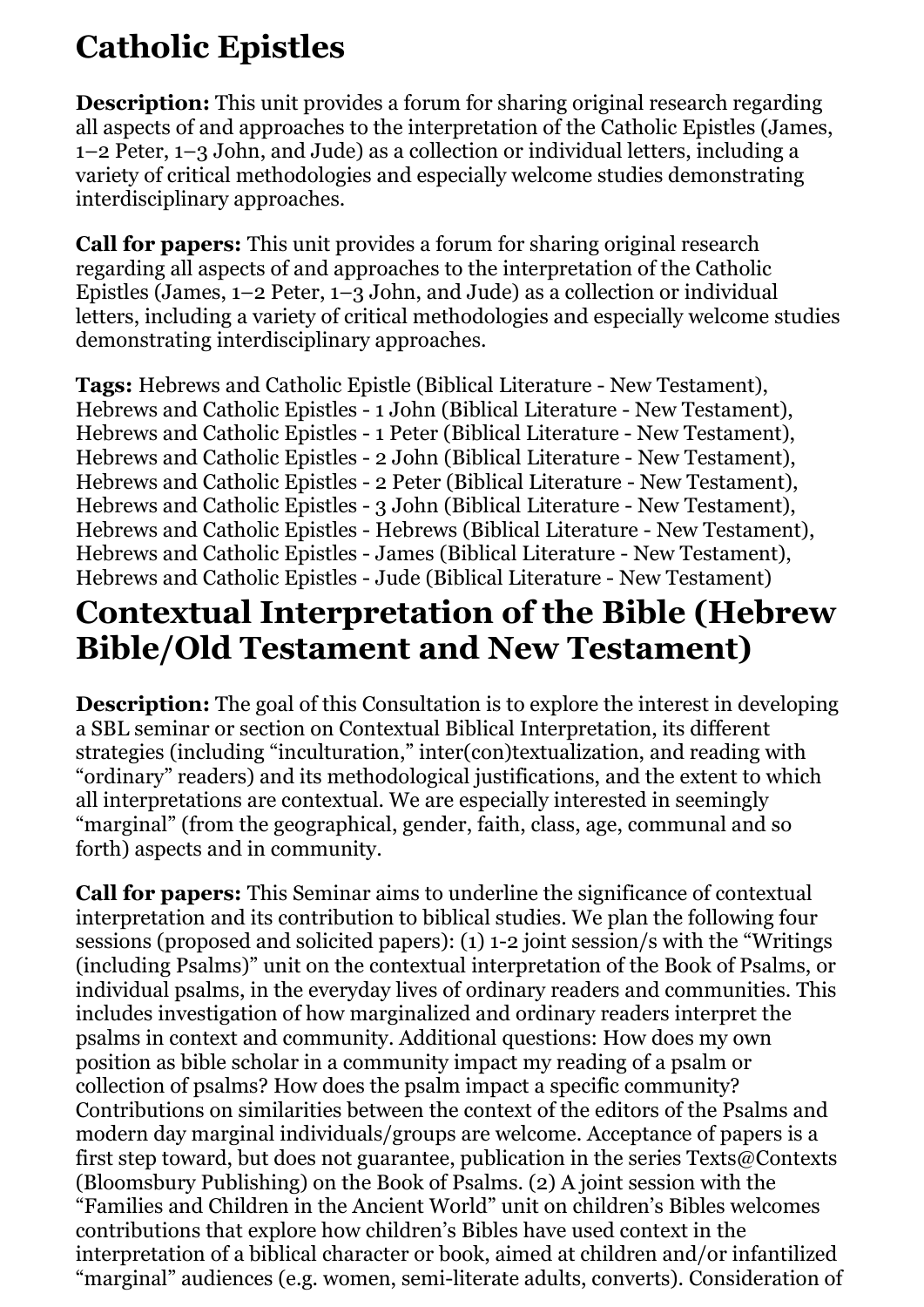the interplay between visual and textual interpretation is encouraged. (3) An open session on the interpretation of a biblical text from within a reader's explicitly articulated context, personal as well as communal. We invite contributors to, e.g., explore the different strategies of contextual bible interpretation (including "enculturation", inter(con)textualization, and reading with "ordinary" readers), its methodological justifications, and the extent to which all interpretations are contextual. We are interested in the seemingly "marginal" (e.g., geography, gender, faith, class, age) aspects of biblical interpretation, lodged in a clear methodology.

### **Tags: Digital Humanities in Biblical, Early Jewish, and Christian Studies**

**Description:** The unit focuses on the transformations of Biblical, Early Jewish and Christian studies in the emerging digital culture. We propose to study interactions between Digital Humanities and Biblical, Early Jewish and Christian studies (literature, manuscripts, art, archaeology, epigraphy, methodology).

**Call for papers:** The Digital Humanities in Biblical Studies research group chairs cordially invite the submission of proposals for papers and/or panel discussion topics for the forthcoming ISBL meeting in Rome. We encourage proposals covering the entire spectrum of Digital Humanities topics applied to Biblical Studies. This year, we particularly welcome papers on: • Biblical culture online: how the Bible is used, read, rewritten, narrated in multiple forms on social networks such YouTube, Facebook and Twitter as well as on websites. We invite for this session papers analyzing this phenomenon, with a particular attention of the transformation of textuality in multimodal literacies (text-image-sound together). • Working digitally with manuscripts: this session focuses on projects related to how research on biblical manuscripts evolves with digital technologies. All the topics related to the experience are welcome (e.g. digitization of the manuscripts, tools, virtual research environment, databases, epistemological issues) • We will also organize a PhD training workshop: you can propose short presentations of projects for it (10 minutes)

## **Tags: Early Christianity and the Ancient Economy**

**Description:** The unit is the foundational component of an international, interdisciplinary project that seeks to delineate the relationship between early Christianity and the ancient economy in the period from Jesus to Justinian, demonstrating both similarities and differences in attitudes, approaches to problems, and attempted solutions.

**Call for papers:** The Early Christianity and Ancient Economy program unit sponsors three projects. The first project involves a study of all the major aspects of the economy in the ancient world, especially the Roman Empire. The second project examines first-century early Christianity both in relationship to the ancient economy and in regard to its own economic aspects. The third project does the same for Christianity in the second to the fifth centuries. Both synchronic and diachronic studies are encouraged, as are contributions focused on specific issues (such as money, texts, authors, themes, and events). The unit welcomes papers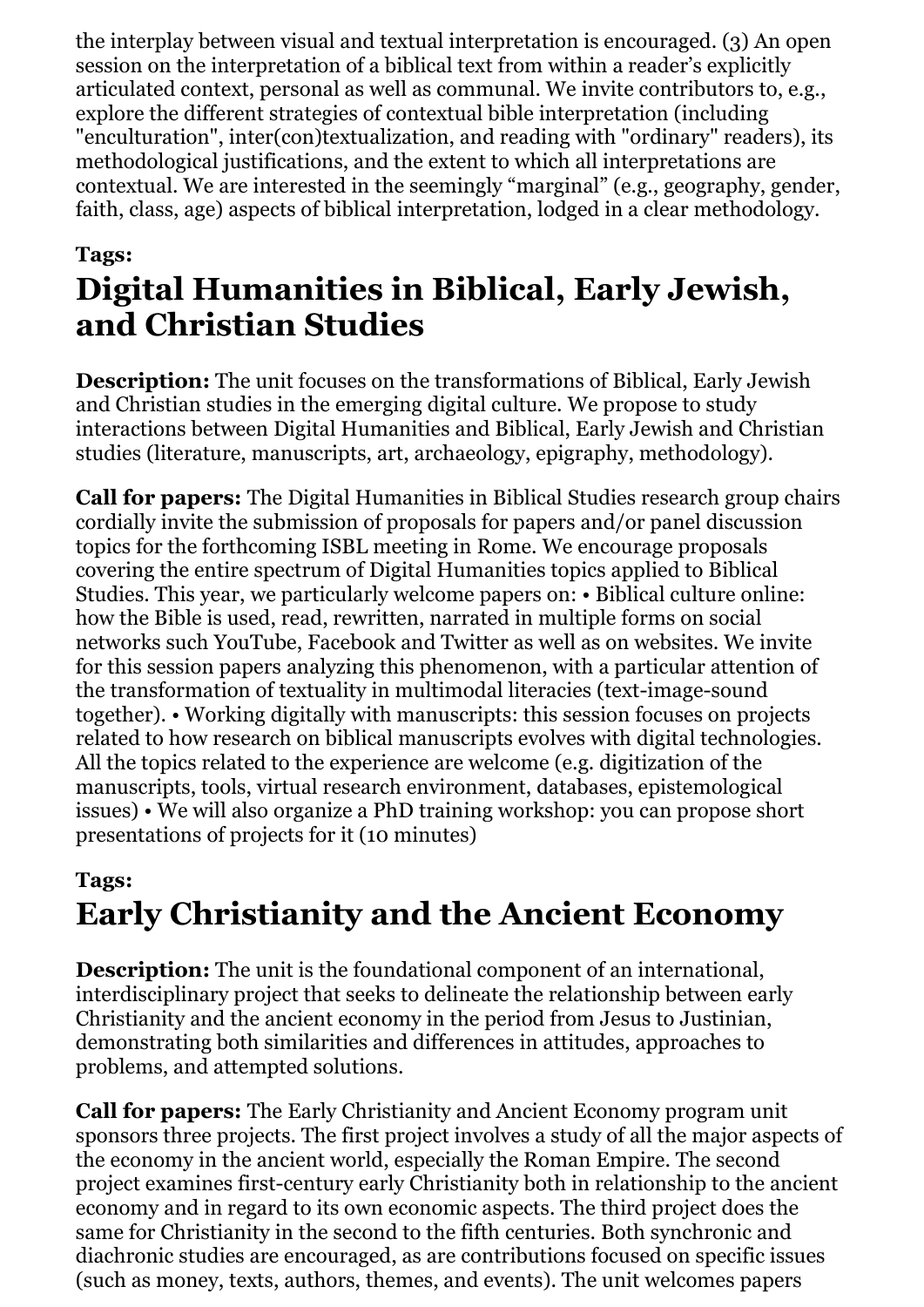addressing the economy in its broadest sense, including both mercantile and nonmercantile transactions. Paper proposals for all three projects are welcomed, especially those that make use of papyri, inscriptions, and other realia.

### **Tags: Epistle to the Hebrews**

**Description:** This unit is designed to encourage conversation about the historical, hermeneutical, and theological issues raised in Hebrews. Special attention will be given to papers that engage topics relevant to the portion of the Epistle under consideration each year.

**Call for papers:** In 2019, this unit will offer two sessions. For the first, we welcome papers on the reception of Hebrews throughout history, with a particular focus on in the arts (e.g. music, literature, film, other visual mediums). For the second session, we welcome papers on any subject related to the study of Hebrews.

### **Tags: Exchanges in Biblical Studies**

**Description:** This program unit is designed to facilitate dialogue at the International Meeting between different topics, texts, and methods in biblical studies.

**Call for papers:** This program unit is designed to facilitate dialogue at the International Meeting between different topics, texts, and methods in biblical studies.

#### **Tags:**

# **Families and Children in the Ancient World**

**Description:** This unit provides a forum for presenting and discussing issues related to families, children and biblical literature. The section is open to presentations on the Hebrew Bible, the Christian Testament and early Christian, Rabbinic and Greco-Roman material from a variety of perspectives and using a variety of methods.

**Call for papers:** For 2019, the Families and Children in the Bible unit will host both an open as well as a joint session (with the Contextual Bible Interpretation unit) on Children's Bibles. (1) For the open session, we invite papers that address families and children in the Hebrew Bible, the Christian Testament and ANE, early Christian, Rabbinic and Greco-Roman material from a variety of perspectives and using a variety of methods. (2) For the joint session, we welcome contributions that explore how children's Bibles have used context in the interpretation of a biblical character or book, aimed at children- and/or infantilized "marginal" audiences (e.g. women, semi-literate adults, converts). Consideration of the interplay between visual and textual interpretation is encouraged.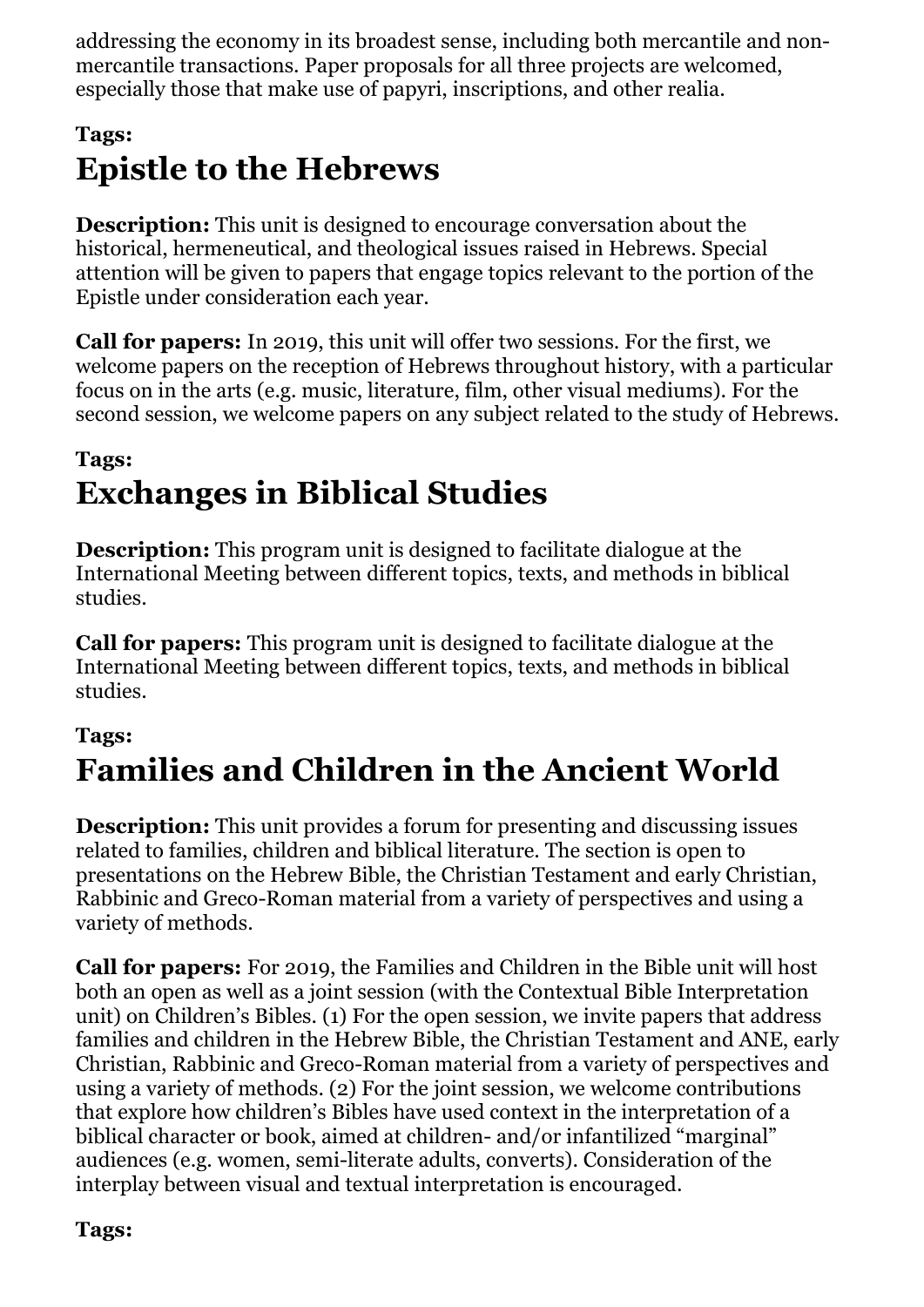# **Feminist Interpretations**

**Description:** The aim of this unit is to provide a forum for research in issues and questions relating to feminist methods of interpretation. While specifically focused on methodological concerns, we are also concerned to ground that reflection in the reality of engagement with specific texts.

**Call for papers:** The Feminist Interpretations unit will organize the following sessions. 1) Methodological and hermeneutical issues specifically relating to exegesis in feminist and gender studies. In this session papers should focus on different methodologies (e.g., historical critical, narratology, intertextuality, decoloniality, interreligious, Intersectional and transnational studies ...) and their relevance for feminist/gender studies. 2) Feminist exegesis and cultural studies, specifically on the reception history of feminist/gender relevant themes and texts of the Bible. 3) Emerging scholars: We particularly invite emerging scholars to present their research from feminist, gender and/or sexuality perspectives, firmly anchored in clear methodology. 4) In this session we are particularly interested in papers discussing current biblical feminist theory and practices in Italy and other Southern Europe/Mediterranean countries and the issues faced by women scholars in these contexts.

**Tags:** Gender and Sexuality Criticism (incl. Feminist, Womanist, Masculinity Studies, Queer Theory) (Interpretive Approaches)

# **Food as Concept / Symbol / Metaphor**

**Description:** This unit will invite contributions that discuss biblical and extrabiblical texts, in which food takes on symbolic or metaphoric value. It will explore the role of food (and drink) in rituals, in the creation and definition of communal and religious identity, and in the lives of individuals. It will also invite contributions about texts that use food terminology and imagery when imagining life in the world to come or otherworldly realms.

**Call for papers:** In Year 3 of this consultation, we invite contributions on the symbolic value of food in Jewish and early Christian written sources in the following areas: a) Food and Gender, b) Food and Religious Identity in Rituals, and c) Food and Community in Rituals. Papers that utilize theoretical approaches in the fields of Ritual, Identity, and / or Gender Studies are welcome.

**Tags:** Hebrew Bible (Ideology & Theology), New Testament (Ideology & Theology), Religious Traditions and Scriptures (History of Interpretation / Reception History / Reception Criticism)

# **Gospel of Mark**

**Description:** Our aim is to provide a forum for scholars and graduate students to explore all aspects of and approaches to the research, hermeneutics, and interpretation of the Gospel of Mark, including (but not limited to) historical, exegetical, theological, methodological, and literary studies. We are especially interested in the investigation of new questions, new areas of inquiry, and new strategies for reading Mark.

**Call for papers:** The Gospel of Mark section is a forum for scholars and graduate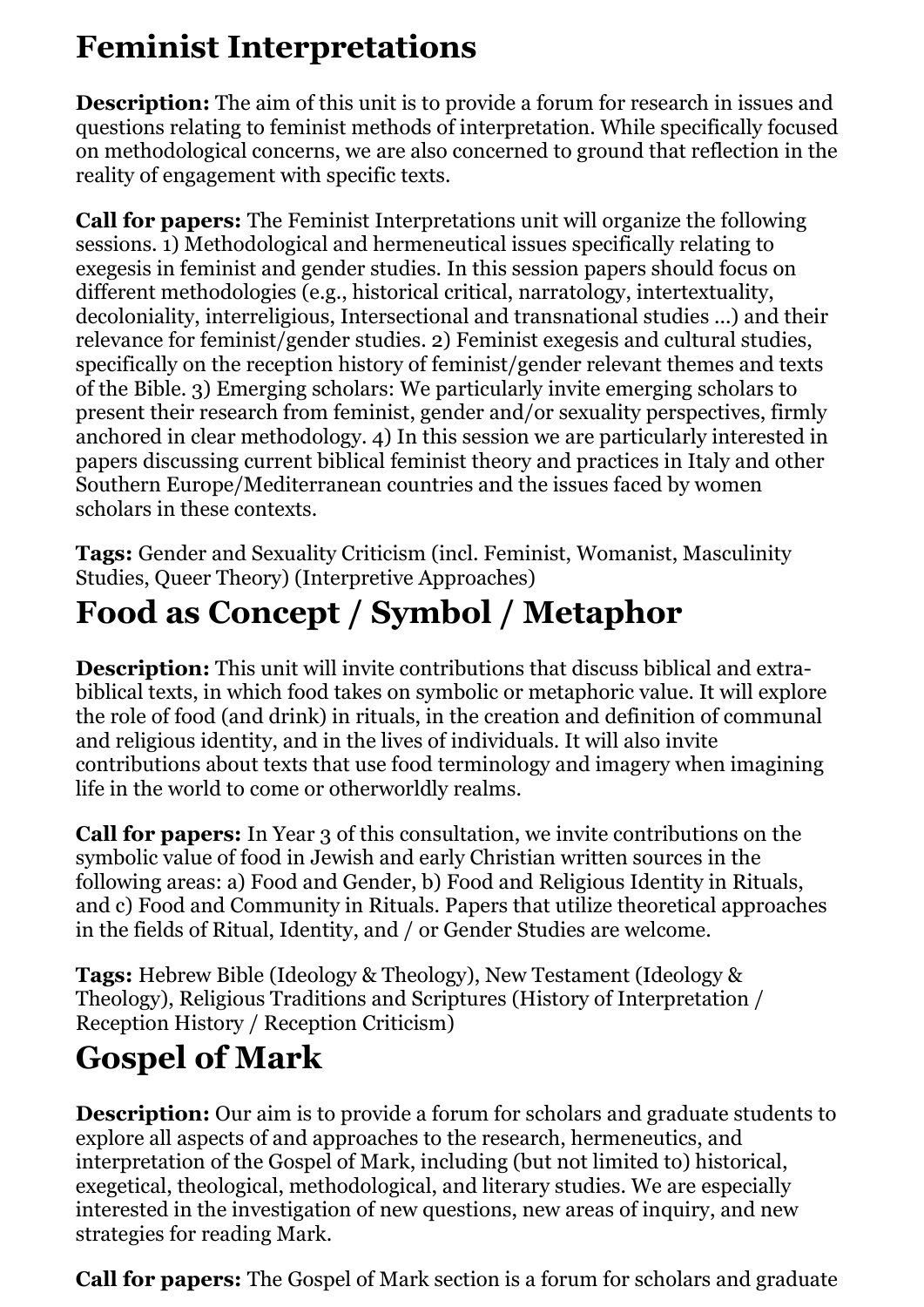students exploring all aspects of and approaches to research and interpretation of the Gospel of Mark, including (but not limited to) historical, exegetical, theological, and literary studies, but especially the investigation of new questions, new areas of inquiry, and new strategies for reading Mark. For the 2019 international meeting, the Gospel of Mark Section is planning three sessions, two of which will focus on Mark 5:21-43: (1) three invited papers on this text, followed by full discussion by presenters and audience; (2) four short (15-minute) papers focusing on this text chosen from responses to this call, followed by full discussion by presenters and audience; and (3) an open session for 30-minute papers on any aspect of the Gospel of Mark.

## **Tags: Healthcare and Disability in the Ancient World**

**Description:** The unit seeks to foster scholarship related to disability in all fields of biblical studies. Major areas of concern include medical history of the Ancient Near East and Greco-Roman worlds; the religious, legal, and cultural status of people with disabilities in the biblical and formative Jewish and Christian periods; the representation of disability in biblical and cognate texts, biblical theology of the same, and disability in the history of biblical interpretation.

**Call for papers:** The unit seeks to foster scholarship related to disability in all fields of biblical studies. Major areas of concern include medical history of the Ancient Near East and Greco-Roman worlds; the religious, legal, and cultural status of people with disabilities in the biblical and formative Jewish and Christian periods; the representation of disability in biblical and cognate texts, biblical theology of the same, and disability in the history of biblical interpretation. Given our 2019 location in Rome, we are particularly interested in papers that engage Roman medicine; Jewish and Christian medical beliefs or practices on the Italian peninsula or in dialogue with Greco-Roman medical thought; and the archaeology and history of disability in Roman religion and culture.

#### **Tags:**

# **Hellenistic Greek Language and Linguistics**

**Description:** Hellenistic Greek forms the basis of studies relative to both testaments as well as much of the ancient world. This section welcomes papers on any aspect of the Greek found in the Septuagint, New Testament, or other Hellenistic literature. Linguistic, grammatical and lexical studies are particularly encouraged.

**Call for papers:** We welcome all sorts of scholarly papers based upon original research that contribute to the study of Hellenistic Greek. Linguistic, grammatical, and/or lexical studies are particularly encouraged.

**Tags:** Greek - Attic (Philology / Linguistics (incl. Semiotics)), Greek - Koine (LXX, NT, Patristics) (Philology / Linguistics (incl. Semiotics))

# **Hellenistic Judaism**

**Description:** This section is dedicated to the study of all aspects of Judaism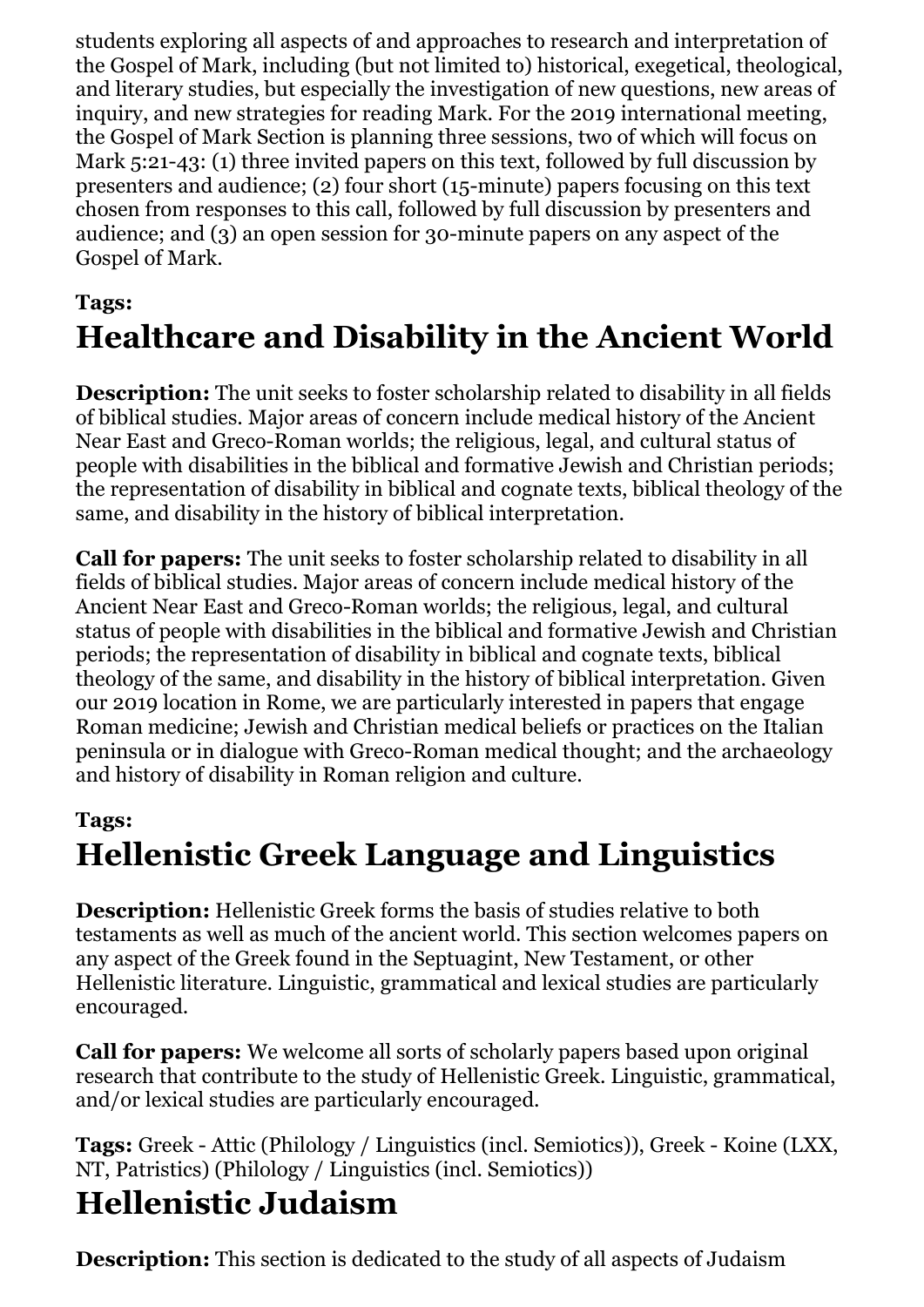related to Hellenistic times. The Hellenistic period includes its chronological, cultural, and linguistic dimensions.

**Call for papers:** For the 2019 meeting we welcome paper proposals on any aspect of Hellenistic Judaism, including the reception history and the enduring legacy of Hellenistic Jewish literature. Also we are pleased to invite proposals for a joint session which we will co-host with the research unit "Rethinking Biblical Written Tradition through Slavonic Interpretations." This joint session will be dedicated to the dissemination of popular Hellenistic texts (such as the Alexander Romance) in the Slavic world.

#### **Tags: History of Biblical Scholarship in the Late Modern Period**

**Description:** This unit provides a forum for critical inquiry into the history of biblical scholarship in the late modern period. It encourages analytical investigation of biblical scholarship in the 19th and 20th centuries within the framework of knowledge production, the history of the humanities, institutional history, and cultural history. Biographical portraits, textual analyses, and surveys of scholarly trends are treated as first-order data supporting second-order analyses. Given the interest of biblical scholars in the history of the discipline, in light of the necessity for sustained reflection on the epistemological apparatuses and methodological proceedings undergirding it, and in view of the increased attention granted to the history of the human sciences more broadly, it supports a thorough historicization of research into the biblical literature.

**Call for papers:** The consultation unit for the History of Biblical Scholarship in the Late Modern Era invites the submission of abstracts for one open session, and one themed sessions on Scholarship in Italy in the modern era. The open session welcomes submissions that examine the contributions of 19th and early 20th century scholars to critical study of the Hebrew Bible, in keeping with the unit's critical analytical approach (outlined in the description of the unit). Note that while biographical portraits, textual analyses, and surveys of scholarly trends are appreciated as components of historical approaches, they are to be treated as firstorder data supporting second-order analyses. For the themed session on late modern biblical scholarship in Italy, we would especially welcome submissions that relate to Catholic biblical scholarship, particularly within the frame of the halfcentury between 1893 (Providentissimus Deus) and 1943 (Divino afflante Spiritu).

### **Tags: Johannine Literature**

**Description:** The unit promotes the study of the Johannine literature, a major component of the Christian Scripture; addressing the issues and concerns having to do with the analysis and interpretation of the literature.

**Call for papers:** We invite submission of papers on any topic related to Johannine literature, encompassing the Fourth Gospel and the three Johannine letters. One session will focus on Johannine spirituality.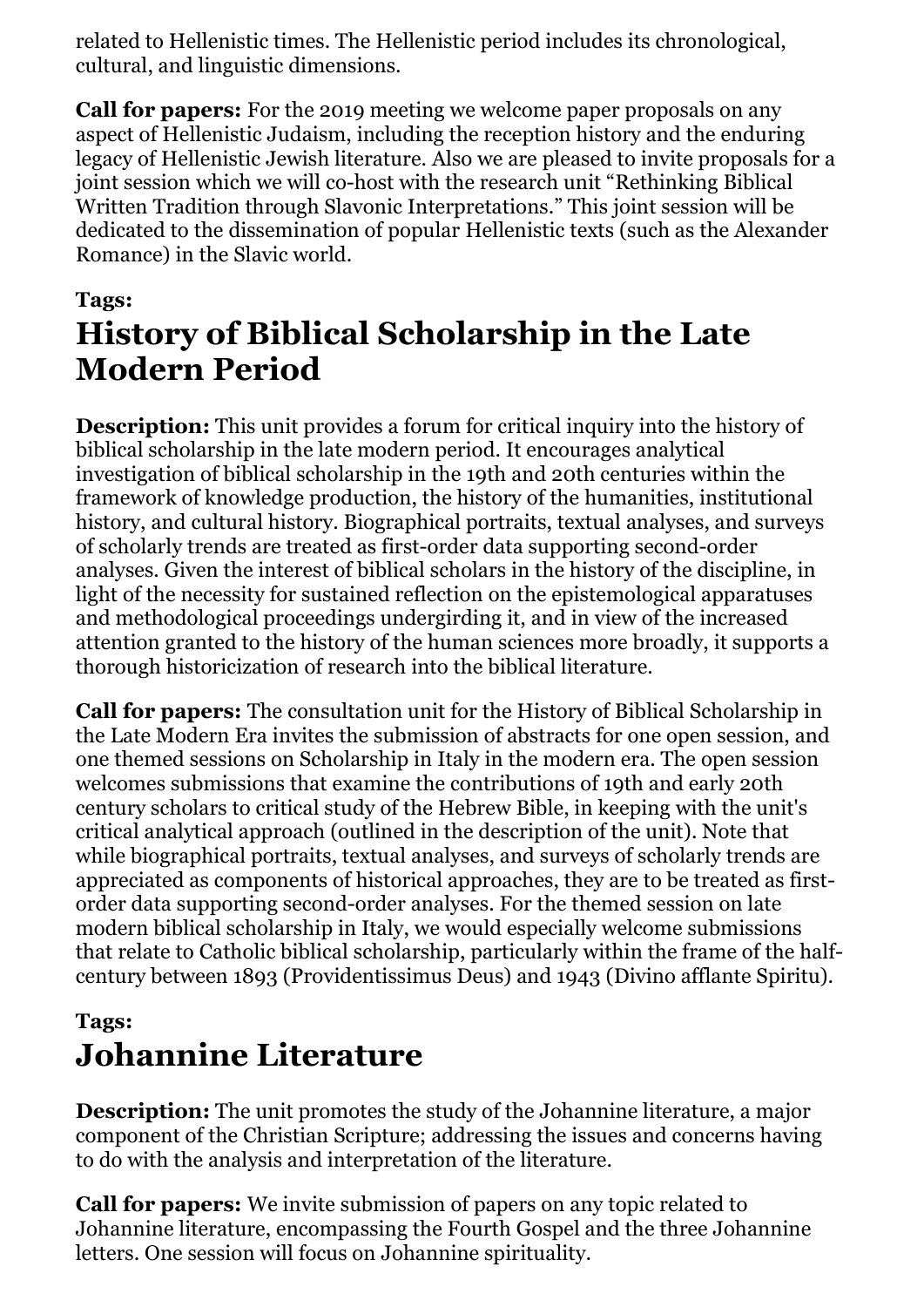### **Tags:** Gospels - John (Biblical Literature - New Testament) **Judaica**

**Description:** The unit draws together scholars from around the world to explore diverse issues that are related to Hebrew Scripture in its relationship to ancient, medieval, and modern Judaisms: medieval lexicography and poetics, musical exegesis, philosophy, and the study of the Talmud in the Far East.

**Call for papers:** The Judaica section welcomes paper proposals related to Hebrew Scripture in its relationship to ancient, medieval, and modern exegesis and Philosophy. For 2019, papers dealing with Biblical philology, as well as, early Jewish and Christian exegesis of the Bible especially Philo of Alexandria and early church fathers are especially welcomed.

**Tags:** Ancient Near East - Iron Age (History & Culture), Apocalyptic Literature and Related Works (Early Jewish Literature - Jewish Pseudepigrapha), Art, Film, Music, and Literature (History of Interpretation / Reception History / Reception Criticism), Babylonian Talmud (Early Jewish Literature - Rabbinic Literature), Biblical Interpretations (Early Jewish Literature - Dead Sea Scrolls), Biblical Texts (Early Jewish Literature - Dead Sea Scrolls), Comparative Approaches (Interpretive Approaches), Dead Sea Scrolls (Early Jewish Literature - Dead Sea Scrolls), Expansions of the Old Testament and Other Legends (Early Jewish Literature - Jewish Pseudepigrapha), Hebrew (classical) (Philology / Linguistics (incl. Semiotics)), Hymns and Prayers (Early Jewish Literature - Dead Sea Scrolls), Jerusalem Talmud (Early Jewish Literature - Rabbinic Literature), Jewish (Ideology & Theology), Jewish Pseudepigrapha (Early Jewish Literature - Jewish Pseudepigrapha), Josephus (Early Jewish Literature - Other), Legal Writings (Early Jewish Literature - Dead Sea Scrolls), Lexicography (Text and Translation), Literary Criticism (incl. poetics, new criticism, formalism, close reading, narratology) (Interpretive Approaches), Mishnah (Early Jewish Literature - Rabbinic Literature), Nonliterary Texts (lists, contracts) (Early Jewish Literature - Dead Sea Scrolls), Other Jewish Compositions (e.g., 1 Enoch) (Early Jewish Literature - Dead Sea Scrolls), Other Rabbinic Works - Exegetical Midrashim (Early Jewish Literature - Rabbinic Literature), Other Rabbinic Works - Haggadic Midrashim (Early Jewish Literature - Rabbinic Literature), Other Rabbinic Works - Halakic Midrashim (Early Jewish Literature - Rabbinic Literature), Other Rabbinic Works - Homiletical Midrashim (Early Jewish Literature - Rabbinic Literature), Other Texts (Early Jewish Literature - Other), Philo (Early Jewish Literature - Other), Prayers, Psalms, and Odes (Early Jewish Literature - Jewish Pseudepigrapha), Rabbinic Literature (Early Jewish Literature - Rabbinic Literature), Rule Documents (Early Jewish Literature - Dead Sea Scrolls), Sectarian Texts (Early Jewish Literature - Dead Sea Scrolls), Targumic Texts (Early Jewish Literature - Rabbinic Literature), Testaments (Early Jewish Literature - Jewish Pseudepigrapha), Tosefta (Early Jewish Literature - Rabbinic Literature), Wisdom and Philosophical Literature (Early Jewish Literature - Jewish Pseudepigrapha)

# **Nag Hammadi and Gnosticism**

**Description:** The Nag Hammadi and Gnosticism Section provides a forum for current international research on the Coptic codices discovered at Nag Hammadi, Egypt, in 1945. Research areas include: issues of text and translation; analysis and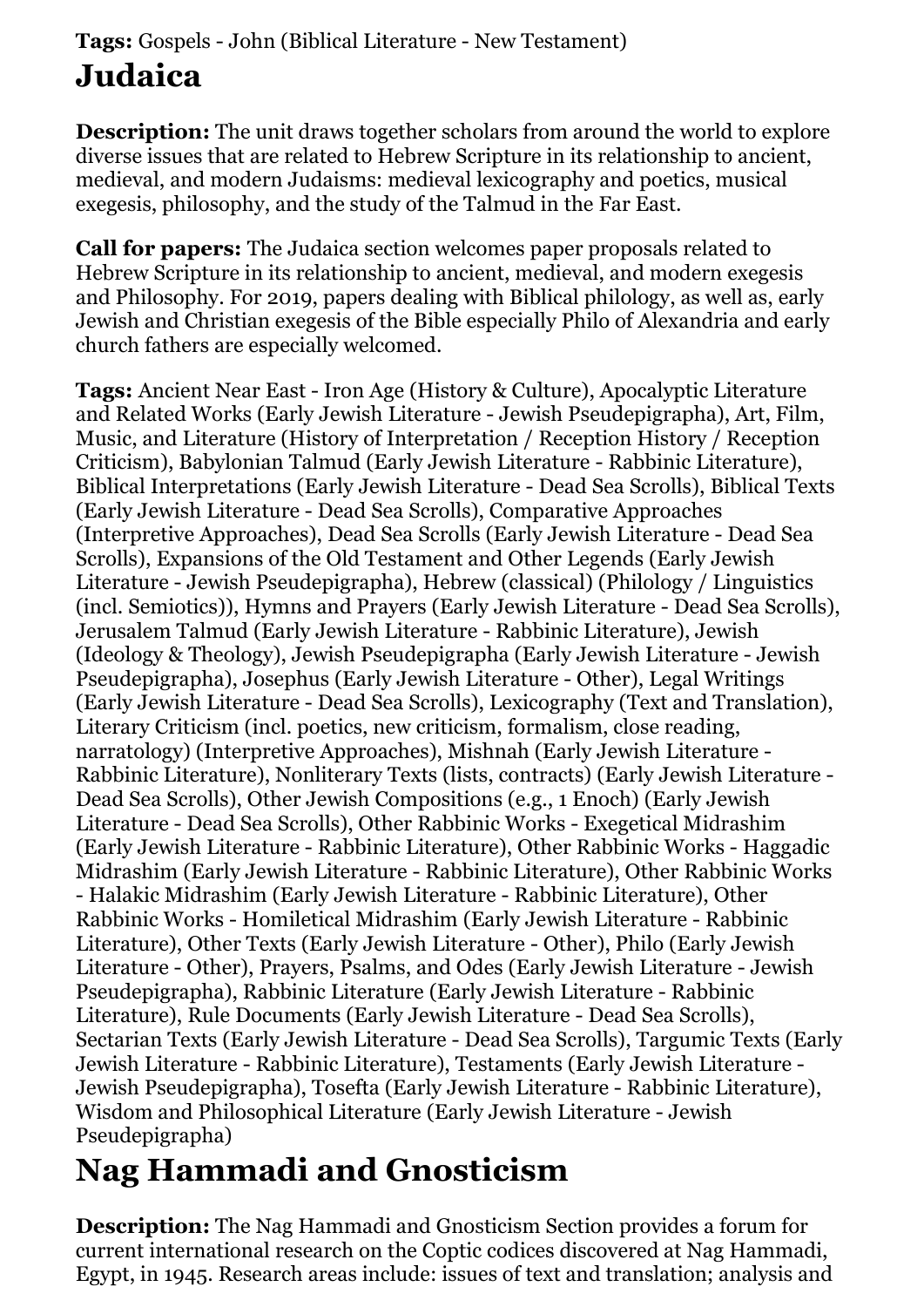interpretation of the tractates; codicological analysis; background and provenance of the manuscripts; studies relevant to the larger social and religio-historical contexts of the Nag Hammadi texts, especially their relation to Jewish, Christian and Greco-Roman religious traditions.

**Call for papers:** The ISBL Section Nag Hammadi and Gnosticism invites papers on any topic related to the study of Nag Hammadi and Coptic Gnostic literature, particularly the following two themes, which will serve as our focus in separate sessions at the 2019 meeting. The first is the transmission of apocrypha in Egypt; this topic will be explored in a session co-sponsored by the Apocrypha and Pseudepigrapha Program Unit. Second, we call for papers that explore the context of the Nag Hammadi (and related) manuscripts, whether as regards Egyptian Christianity, Manichaeism, Hermetism, ancient magic, etc. Papers dealing with other issues in the study of Nag Hammadi may be included in an open session.

#### **Tags:**

# **Nida Institute for Biblical Scholarship at the American Bible Society**

**Description:** For information please contact: Kent Richards at kent.richards@strategypoints.org.

**Call for papers:** For information please contact: Kent Richards at kent.richards@strategypoints.org.

### **Tags: Paul and Pauline Literature**

**Description:** The unit provides a forum for presentation and discussion of original scholarly research on all facets of the interpretation of the Pauline Corpus in the New Testament. This includes consideration of exegetical, socio-historical, history of religions, theological, literary, history of interpretation, and methodological questions.

**Call for papers:** The unit provides a forum for presentation and discussion of original scholarly research on all facets of the interpretation of the Pauline Corpus in the New Testament. This includes consideration of exegetical, socio-historical, history of religions, theological, literary, history of interpretation, and methodological questions. Papers that focus on how the cultural experiences of present-day readers contribute to a fuller understanding of texts are also encouraged.

**Tags:** Pauline Epistles (Biblical Literature - New Testament), Pauline Epistles - 1 Corinthians (Biblical Literature - New Testament), Pauline Epistles - 1 Thessalonians (Biblical Literature - New Testament), Pauline Epistles - 1 Timothy (Biblical Literature - New Testament), Pauline Epistles - 2 Corinthians (Biblical Literature - New Testament), Pauline Epistles - 2 Thessalonians (Biblical Literature - New Testament), Pauline Epistles - 2 Timothy (Biblical Literature - New Testament), Pauline Epistles - Colossians (Biblical Literature - New Testament), Pauline Epistles - Ephesians (Biblical Literature - New Testament), Pauline Epistles - Galatians (Biblical Literature - New Testament), Pauline Epistles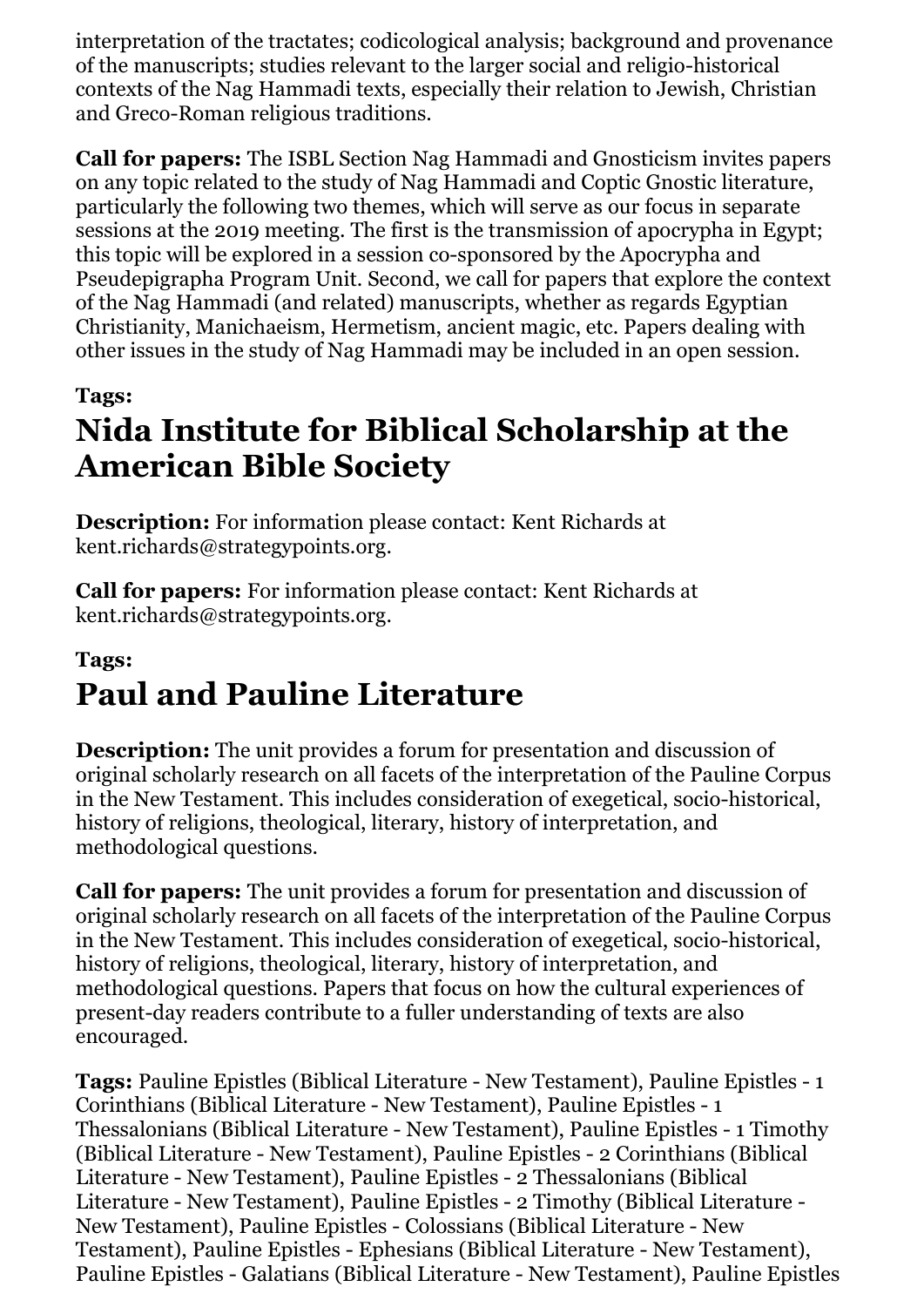- Philemon (Biblical Literature - New Testament), Pauline Epistles - Philippians (Biblical Literature - New Testament), Pauline Epistles - Romans (Biblical Literature - New Testament), Pauline Epistles - Titus (Biblical Literature - New Testament)

# **Pentateuch (Torah)**

**Description:** The unit provides a forum for presentation and discussion of research on the Pentateuch / Torah, with a particular focus on transmissionhistorical issues and linkage of that area of inquiry with other more synchronic methodologies.

**Call for papers:** The unit provides a forum for presentation and discussion of research on the Pentateuch / Torah, with a particular focus on transmissionhistorical issues and linkage of that area of inquiry with other more synchronic methodologies.

**Tags:** Torah/Pentateuch (Biblical Literature - Hebrew Bible/Old Testament/Greek OT (Septuagint)), Torah/Pentateuch - Deuteronomy (Biblical Literature - Hebrew Bible/Old Testament/Greek OT (Septuagint)), Torah/Pentateuch - Exodus (Biblical Literature - Hebrew Bible/Old Testament/Greek OT (Septuagint)), Torah/Pentateuch - Genesis (Biblical Literature - Hebrew Bible/Old Testament/Greek OT (Septuagint)), Torah/Pentateuch - Leviticus (Biblical Literature - Hebrew Bible/Old Testament/Greek OT (Septuagint)), Torah/Pentateuch - Numbers (Biblical Literature - Hebrew Bible/Old Testament/Greek OT (Septuagint))

# **Place, Space, and Identity in the Ancient Mediterranean World**

**Description:** Investigates the inherent spatiality of human existence and how it affects human behavior, ideology, identity, and orientation. Ancient Mediterranean texts and societies are studied from a decidedly spatial perspective. Different approaches to spatiality will enrich investigations, e.g. narratological space, critical spatiality, sociological theories on space, space and identity, space and body.

**Call for papers:** At the 2019 International meeting in Rome Italy, The Place, Space, and Identity in the Ancient Mediterranean World unit will have three sessions. The first is co-sponsored with the Society for Ancient Mediterranean Religions and engaged with the spatial history of Rome, Italy. Suggested topics on one of the most influential ancient Mediterranean cities might include, but are not limited to, the City of Rome as the witness of spatial claims for the politically, religiously, and culturally unique identities, including ritual spaces for "foreign" (imported or non-civic) cults in the city or in the home, from the antiquity to the contemporary world. We welcome studies of spatiality from texts as well as from artworks or architectures. The second will be a joint session with the Qumran and the Dead Sea Scrolls section. We welcome both the spatial conceptions of the Qumran community and the reflected spatial identities in the discourses (narrative or poetic spatiality) of the Dead Sea Scrolls or related second temple texts. The third session will be an open session that we invite proposals on any aspect of Place, Space, and Identity in the Ancient Mediterranean World, but especially proposals that use critical theories to understand the function of space and place in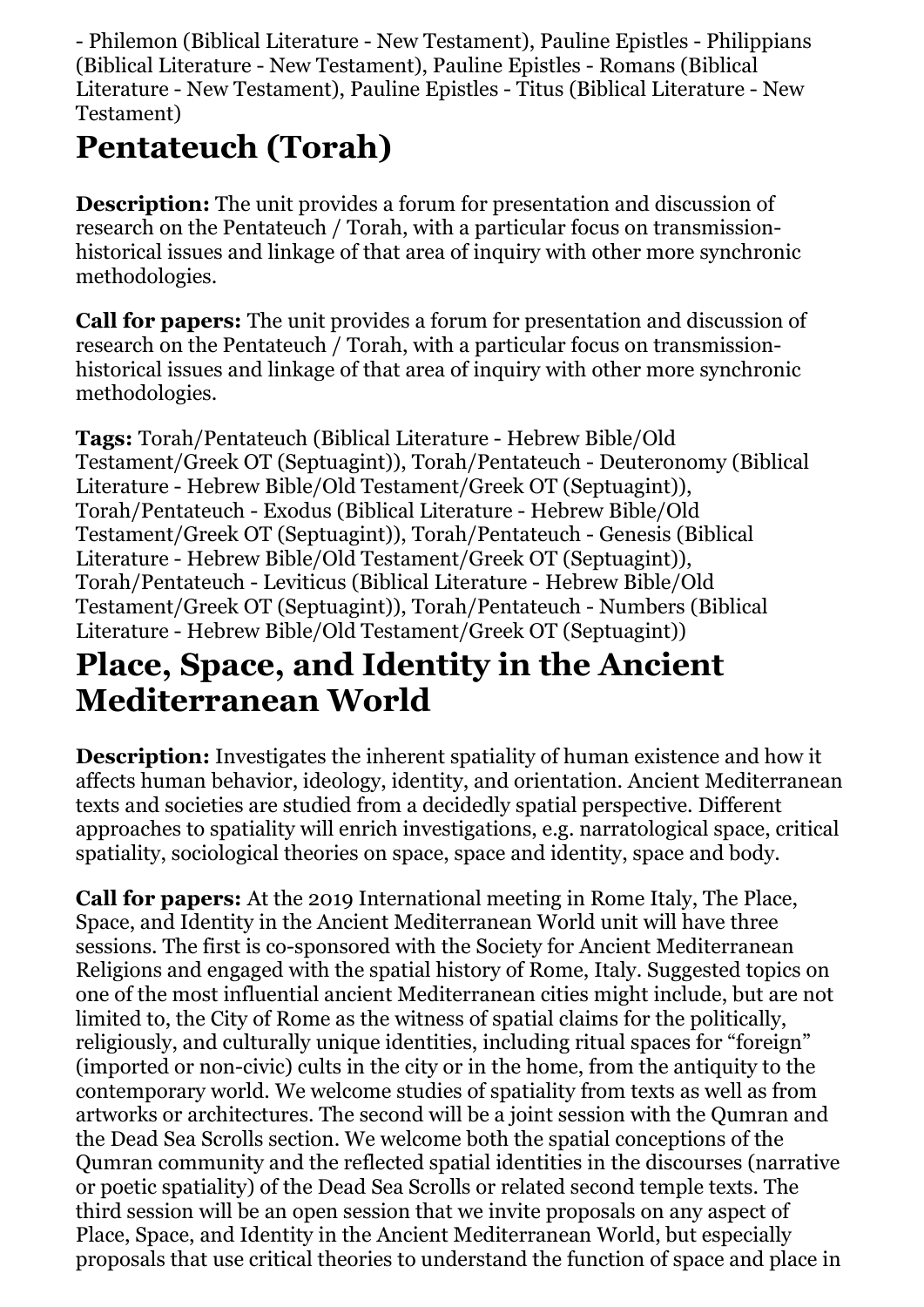establishing the community identity. In all three sessions, places and cities in the Hebrew Bible and New Testament (i.e., Jerusalem and other cities) are basically welcome; papers make a comparison of those cities with Rome or places of the Qumran community by employing critical spatial theories including Heterotopia or Thirdspace are also welcome.

## **Tags: Political Biblical Criticism**

**Description:** The unit seeks to pursue, on the one hand, the task of criticism, its vision and mission, in the contemporary world and, on the other hand, the development of a political approach, globalsystemic in orientation, to focus on major crises of the world—migration, inequality, climate—bringing together thereby, in interdisciplinary fashion, Biblical Studies and such other fields as Migration Studies, Economic Studies, and Climate Studies.

**Call for papers:** For 2019, the unit welcomes proposals in all dimensions of political criticism. Proposals may thus address this type of criticism as such: what is political criticism and what does it do? Proposals may also bring into critical dialogue the field of Biblical Studies with other fields of studies dealing with contemporary political problematics, whether national, regional, or global: for example, Global Studies, Migration and Refugee Studies, Economic Studies, Climate Studies. With the conference moving to Rome in 2019, papers which attempt to explore connections between ancient "politics" and modern politics in biblical interpretation, or such connections which biblical interpreters have been making, are particularly welcome.

### **Tags: Postcolonial Studies**

**Description:** This unit explores the diversity of postcolonial studies and their relevance in particular contexts, encompassing critical accounts of reception history, postcolonial theory, and fresh proposals for reading biblical texts.

**Call for papers:** This year the Postcolonial studies unit is planning two sessions: Session 1: "Postcolonial and Decolonial Readings" We welcome papers on postcolonial methodologies in the study of biblical discourses and colonial histories – beginning with doctrines of discovery and extending to the neo-colonial reach of capitalism. Session 2: "Postcolonialism, Empire, and the Dead Sea Scrolls" The Qumran and Dead Sea Scrolls program unit and the Postcolonial Studies program unit are hosting a joint session, for which we welcome papers on any aspect of postcolonialism as it might relate to the study of the Dead Sea Scrolls. Topics might include relevant aspects of the larger discourse surrounding the episteme of empire such as the bifurcation into separate essentialized components (viz., "empire" and "colony"), the sociological aspects of Scrolls scholarship as they relate to power dynamics, and papers that introduce reading strategies like contrapuntal analysis.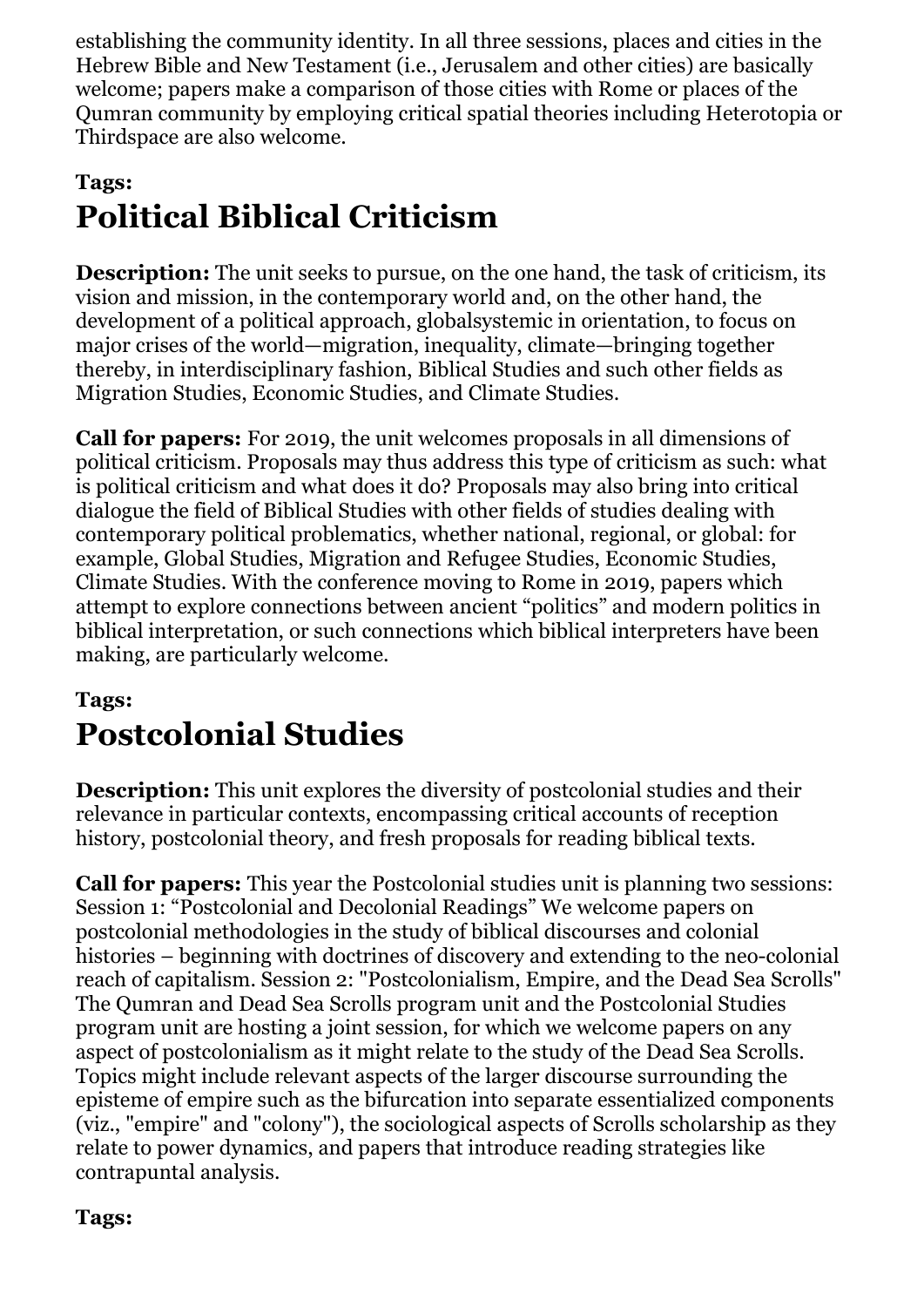## **Prophets**

**Description:** This unit aims to provide an open forum for scholars to present papers on a variety of topics germane to the study of ancient Israelite prophecy and prophetic literature.

**Call for papers:** The Prophecy unit welcomes proposals for papers on prophecy and prophetic texts in the Bible. Four sessions are planned for the unit. Two sessions will focus on the role of biographic elements in prophetic literature. Whereas the prophetic biography in the books of Ezekiel and Jeremiah plays an important role regarding the message and the structure of the book, its role in other prophetic books might be a more subtle one. In none of the books the figure of prophet is totally absent. Papers may explore the role of biographic elements from either a diachronic or a synchronic or a combined perspective. The other two sessions will focus on the book of Haggai and will include a few invited papers as well as a selection of proposed papers. We would like to especially invite proposals concerning the more general questions of the book's composition, literary development, and use of older traditions, but contributions dealing with any individual aspects of the book are welcome as well.

**Tags:** Former Prophets (Biblical Literature - Hebrew Bible/Old Testament/Greek OT (Septuagint)), Former Prophets - 1-2 Kings (Biblical Literature - Hebrew Bible/Old Testament/Greek OT (Septuagint)), Former Prophets - 1-2 Samuel (Biblical Literature - Hebrew Bible/Old Testament/Greek OT (Septuagint)), Former Prophets - Judges (Biblical Literature - Hebrew Bible/Old Testament/Greek OT (Septuagint)), Former Prophets -Joshua (Biblical Literature - Hebrew Bible/Old Testament/Greek OT (Septuagint)), Latter Prophets (not including The Twelve) (Biblical Literature - Hebrew Bible/Old Testament/Greek OT (Septuagint)), Latter Prophets - Ezekiel (Biblical Literature - Hebrew Bible/Old Testament/Greek OT (Septuagint)), Latter Prophets - Isaiah (Biblical Literature - Hebrew Bible/Old Testament/Greek OT (Septuagint)), Latter Prophets - Jeremiah (Biblical Literature - Hebrew Bible/Old Testament/Greek OT (Septuagint)), Latter Prophets - The Twelve (Biblical Literature - Hebrew Bible/Old Testament/Greek OT (Septuagint)), Latter Prophets - The Twelve - Amos (Biblical Literature - Hebrew Bible/Old Testament/Greek OT (Septuagint)), Latter Prophets - The Twelve - Habakkuk (Biblical Literature - Hebrew Bible/Old Testament/Greek OT (Septuagint)), Latter Prophets - The Twelve - Haggai (Biblical Literature - Hebrew Bible/Old Testament/Greek OT (Septuagint)), Latter Prophets - The Twelve - Hosea (Biblical Literature - Hebrew Bible/Old Testament/Greek OT (Septuagint)), Latter Prophets - The Twelve - Joel (Biblical Literature - Hebrew Bible/Old Testament/Greek OT (Septuagint)), Latter Prophets - The Twelve - Jonah (Biblical Literature - Hebrew Bible/Old Testament/Greek OT (Septuagint)), Latter Prophets - The Twelve - Malachi (Biblical Literature - Hebrew Bible/Old Testament/Greek OT (Septuagint)), Latter Prophets - The Twelve - Micah (Biblical Literature - Hebrew Bible/Old Testament/Greek OT (Septuagint)), Latter Prophets - The Twelve - Nahum (Biblical Literature - Hebrew Bible/Old Testament/Greek OT (Septuagint)), Latter Prophets - The Twelve - Obadiah (Biblical Literature - Hebrew Bible/Old Testament/Greek OT (Septuagint)), Latter Prophets - The Twelve - Zechariah (Biblical Literature - Hebrew Bible/Old Testament/Greek OT (Septuagint)), Latter Prophets - The Twelve - Zephaniah (Biblical Literature - Hebrew Bible/Old Testament/Greek OT (Septuagint))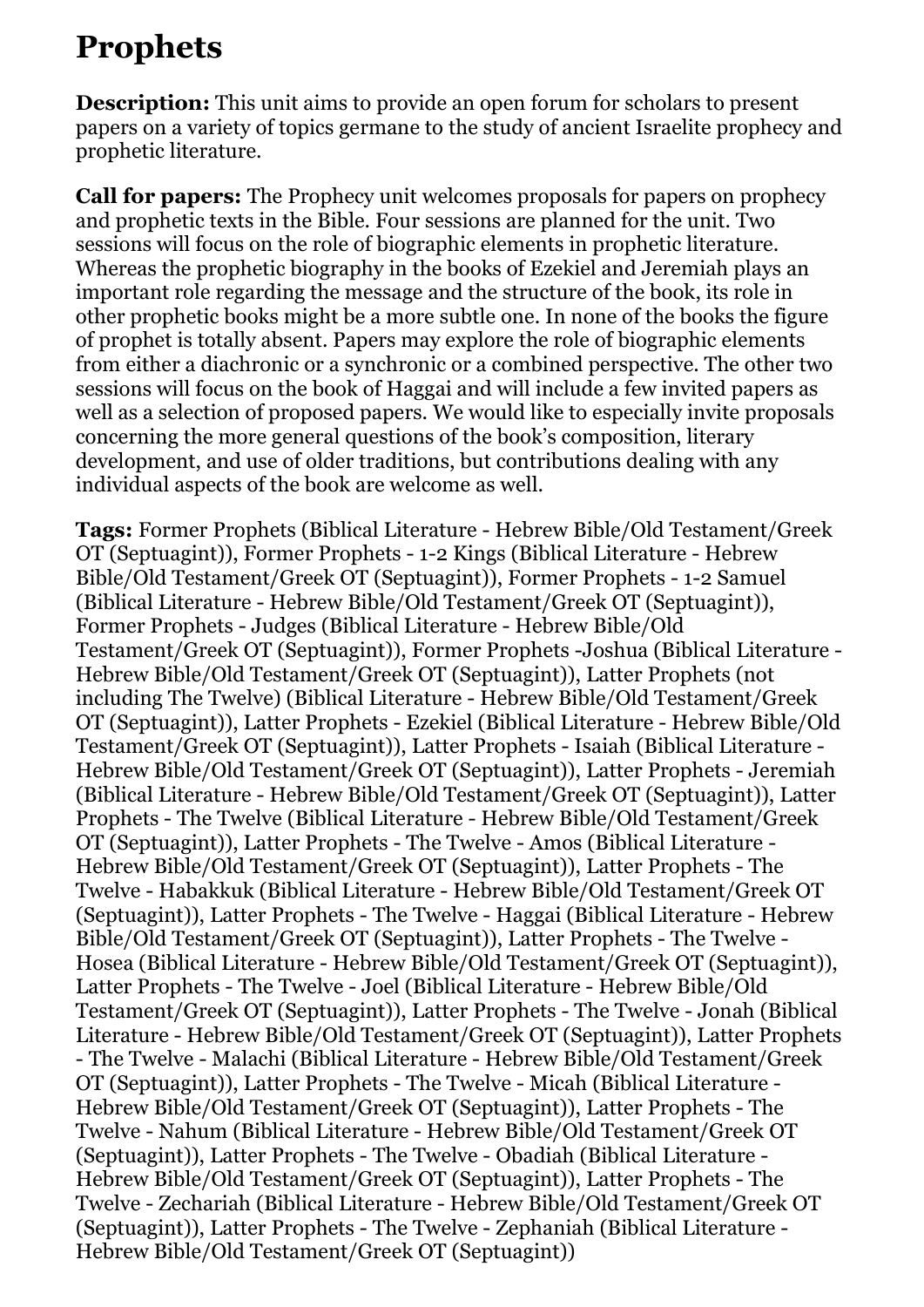## **Psychological Hermeneutics of Biblical Themes and Texts**

**Description:** Psychological Criticism complements approaches that consider texts and their impact/s from the perspective of the reader, alongside literary, rhetorical and theological approaches, identifying how texts operate within the minds of their readers, or portray thoughts and motivations of the characters in their narratives.

**Call for papers:** Abstracts for papers on "Potential Psychological Health or Harm Inherent in Biblical Texts or Themes" are now invited for the International SBL Meeting in Rome 1-5 July 2019. Our title's relevance becomes clear when texts are either neglected by professional health practitioners or exploited by militants. The link to research units dealing with Biblical Ethics will also be established and the application of empirical measurements from psychological theories to biblical texts will be emphasised. Such approaches will bring this year's theme into the realm of "hard" science (what is psychologically healthy) but also morality, and so exemplify this study-unit's socio-politico-economic value. The intention is to invite neither attacks on, nor apologetic defences of, biblical texts but to evaluate them against specific psychological theories. The psychological aspects of human life are integral, but they represent an under-examined area in biblical studies. Biblical authors show great interest in people's capacity to cope psychologically with their circumstances, in their interpretations of life situations and in how to effect change, both internal and external. This section invites papers on the psychological aspects of biblical themes and texts, since psychological interest may be found behind the texts, in the texts themselves, and in their reception up to the present day. Papers that make explicit use of existing psychological theories are preferred. The intersection between biblical studies and psychology provides a meeting between two disciplines in their own right, each with their specific questions and areas of expertise but very much complementary to each other. Papers can afterwards be converted into peer-reviewed book chapters to be published collectively within the near future by this Study-Unit.

#### **Tags:**

# **Qumran and the Dead Sea Scrolls**

**Description:** The unit provides forum for presentation and discussion of views relating to the Dead Sea Scrolls, the Qumran settlement, and the people of that place and of those documents.

**Call for papers:** The Qumran and Dead Sea Scrolls program unit will have three sessions at the 2019 International SBL meeting. The first is entitled "Postcolonialism, Empire, and the Dead Sea Scrolls." This is a joint session with the Postcolonial Studies program unit. For this session we welcome papers on any aspect of postcolonialism as it might relate to the study of the Dead Sea Scrolls. Topics might include relevant aspects of the larger discourse surrounding the episteme of empire such as the bifurcation into separate essentialized components (viz., "empire" and "colony"), the sociological aspects of Scrolls scholarship as they relate to power dynamics, and papers that introduce reading strategies like contrapuntal analysis. Our second session is a joint session with the Place, Space, and Identity in the Ancient Mediterranean World program unit. Papers on any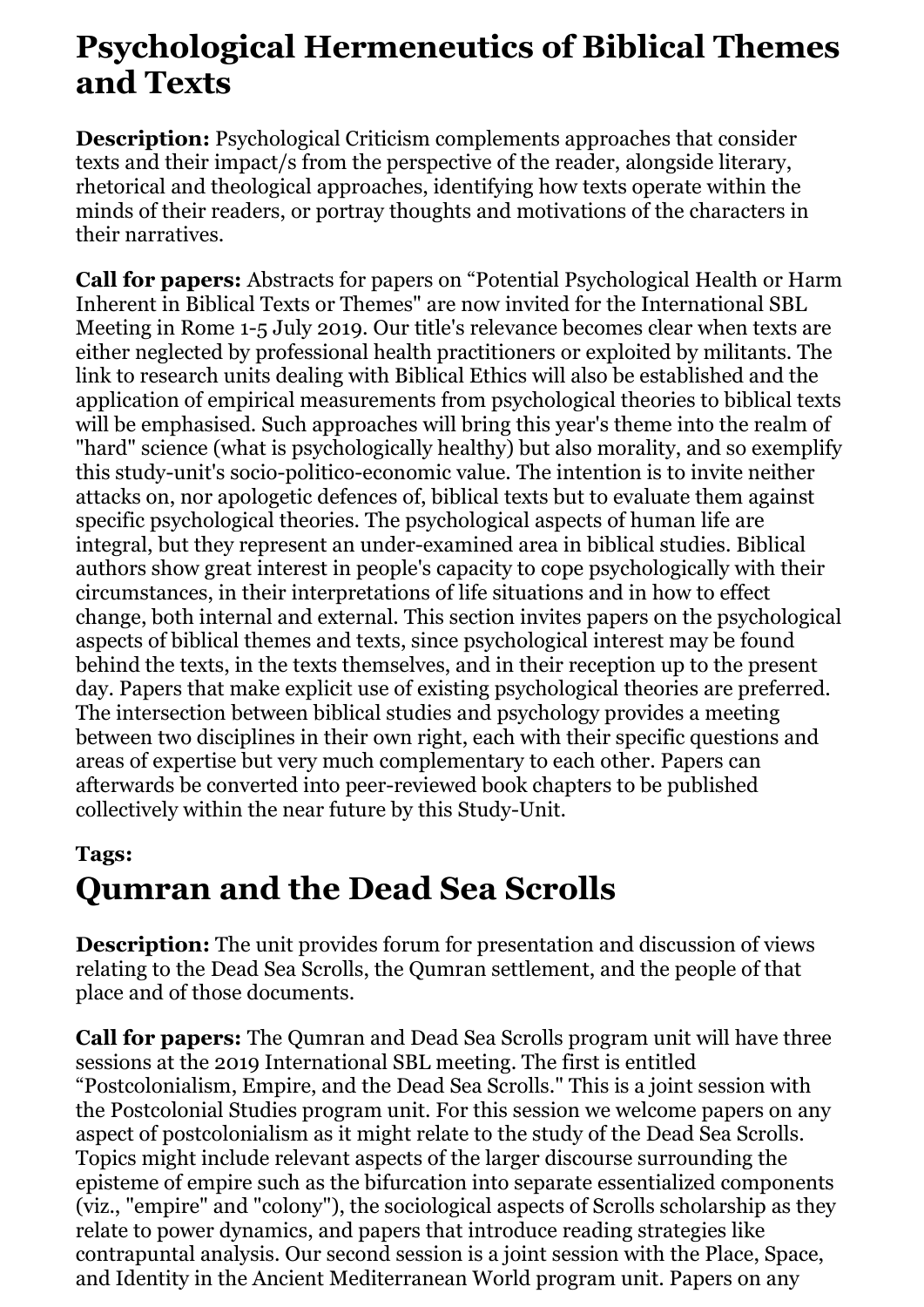aspect of critical spatiality and the study of the Dead Sea Scrolls or related Second Temple texts are welcome. Our third session is an open session, for which we solicit papers on any topic relating to the Dead Sea Scrolls.

#### **Tags:**

# **Quran and Islamic Tradition in Comparative Perspective**

**Description:** This unit seeks to foster comparative research on the Quran and Muslim culture, discourse, and devotional life. We encourage papers and panels that examine the Quran and Islamic tradition in the wider context of the history of the Western monotheisms; explore Islam's profound historical relationships with Judaism, Christianity, and the biblical heritage; and promote comparative inquiry and intercommunal dialogue more generally.

**Call for papers:** The Quran and Islamic Tradition in Comparative Perspective unit of the ISBL welcomes proposals for both individual papers and pre-arranged panels at the international meeting in Rome, July 1-5, 2019. Suggested topics might include, but are not limited to, the Quran and Islamic tradition in the wider context of the history of the Western monotheisms; Islam's profound historical relationships with Judaism, Christianity, and the biblical heritage; and comparative inquiry and intercommunal dialogue more generally. Proposals for panels or individual papers can be submitted online at http://www.sbl-site.org /meetings/Internationalmeeting.aspx. The deadline for submission of proposals is January 31, 2019. Please note that membership in the Society of Biblical Literature is required in order to submit a paper proposal. For more information please contact the program unit chairs: Abdulla Galadari, Khalifa University of Science & Technology (aigaladari@gmail.com); John Kaltner, Religious Studies, Rhodes College (kaltner@rhodes.edu).

#### **Tags:**

## **Rethinking Biblical Written Tradition through Slavonic Interpretations**

**Description:** Some of the lost Second Temple texts have been found among the Dead Sea Scrolls, but, for reasons still unknown, a number have been preserved only in Slavonic version, from centuries later. These Slavonic manuscripts have been used to restore the lost Greek originals and to fill in the gap in the textual tradition. While welcoming these classical text critical approaches, this program unit focuses more strongly on the appropriation and adaptation of these texts in the Slavic cultures that received them and looks for papers that study the Vorlage and transmission of Slavonic versions as well as Slavic interpretations of the Bible.

**Call for papers:** We are calling for presentations on all traditions and aspects of Slavic texts on sacred themes and characters as it is laid out in the unit's description. In addition, an open-call joint session with the program unit, "Hellenistic Judaism," will be dedicated to the dissemination of popular Hellenistic texts in the Slavic world, such as the "Alexander Romance." Cyril-Constantine arrived in Rome with his brother Methodius in 868 CE. He died there a year later, and was buried in the city, because the pope of that time, Adrian II, had embraced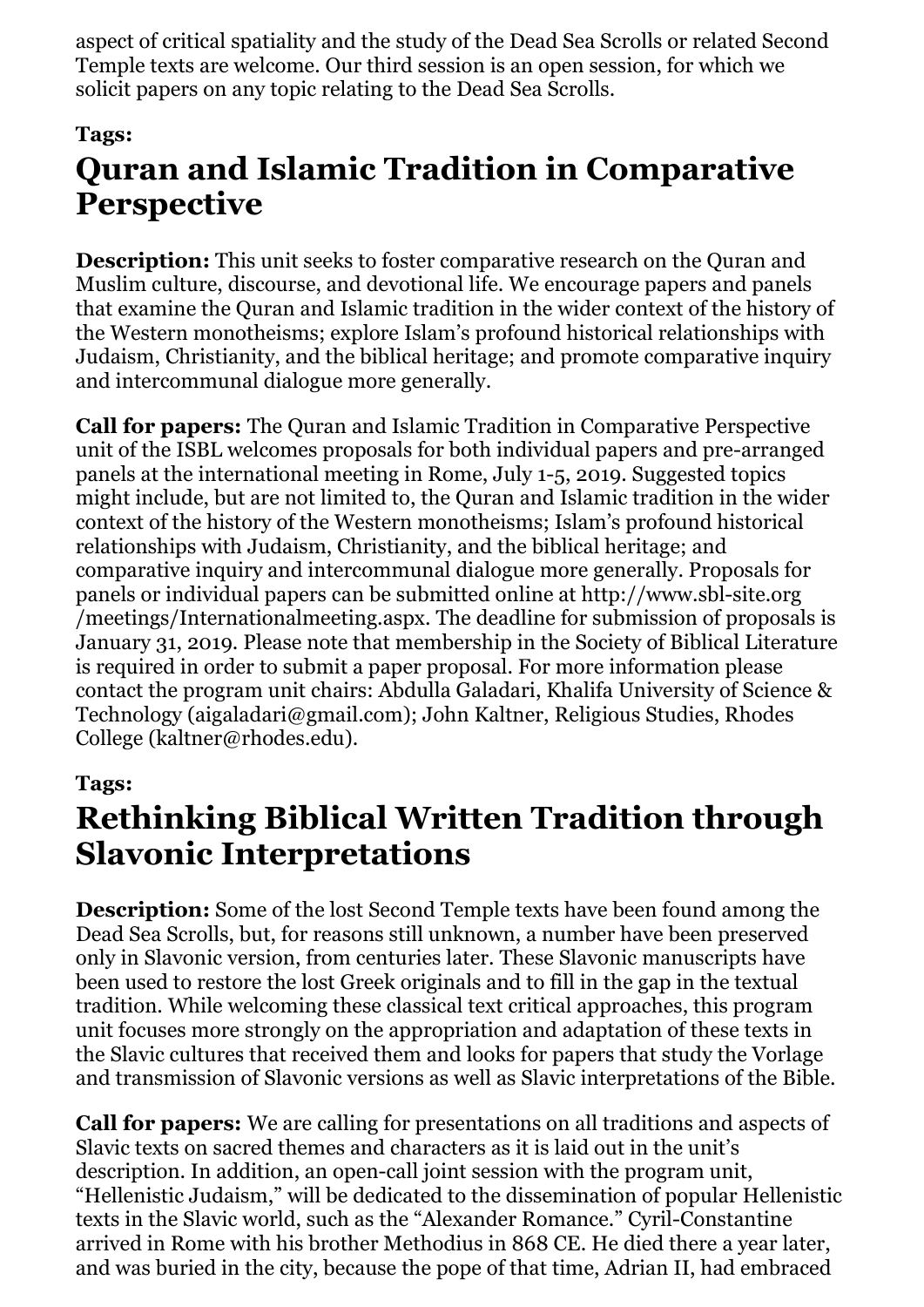their mission to the Slavic peoples and endorsed the use of Slavic languages in Christian worship. In honour of Cyril, Methodius, and their mission, we welcome papers for a joint session with "Apocalyptic Literature" on biblical interpretations historically specific to Slavic cultures, including apocalyptic, apocryphal, and dogmatic literature.

#### **Tags:**

# **Return Migration in Biblical Literature**

**Description:** Return is a literary trope and social phenomenon in the Hebrew Bible, Intertestamental, Dead Sea Scrolls, New Testament, and other literary cultures. In Homer's Iliad, Odysseus returns home. As a new field (1980s), return migration studies offer new critical insights on historical, literary, and sociological matters related to biblical and extra-biblical studies.

**Call for papers:** With deep gratitude to the ISBL Program Committee, in this inaugural year, our presenters are: Henrik Bosman, Frederik Poulsen, Dominik Markl, Soo Kim, Avraham Faust, Jina Kang, John Ahn, and Christine Oefele. Issues on migration and return migration from archaeological, historical, literary, and sociological perspectives have been pre-arranged.

### **Tags: Ritual in the Biblical World**

**Description:** The Ritual in the Biblical World Section focuses on the nature, meaning and function of ritual found in textual sources (HB, NT, non-canonical) in the larger context of the material culture of the ancient world, employing insights and methods of the field of ritual theory and ethnography.

**Call for papers:** The Ritual in the Biblical World section will offer at least two planned sessions of papers at the 2019 International Meeting in Rome, Italy. 1) We invite papers for an open session on all aspects of ritual activities, with their textual, as well as archaeological and iconographical expressions, in the larger context of their cultural and religious functions in the ancient Near East and in the ancient Mediterranean area. 2) A second session will focus on the topic of ritual and liturgy. This can include reflection on what liturgy is and how ritual action becomes liturgy. We invite all who are interested in participating to submit their proposal.

### **Tags: Septuagint Studies**

**Description:** This unit is open to all papers devoted to the Old Greek text and related versions.

**Call for papers:** For the 2019 SBL International Meeting in Rome, priority will be given to Septuagint papers addressing the question of localities of and in the translation, localities of manuscripts, or studies in which prominent manuscripts in Rome and Vatican play a major role.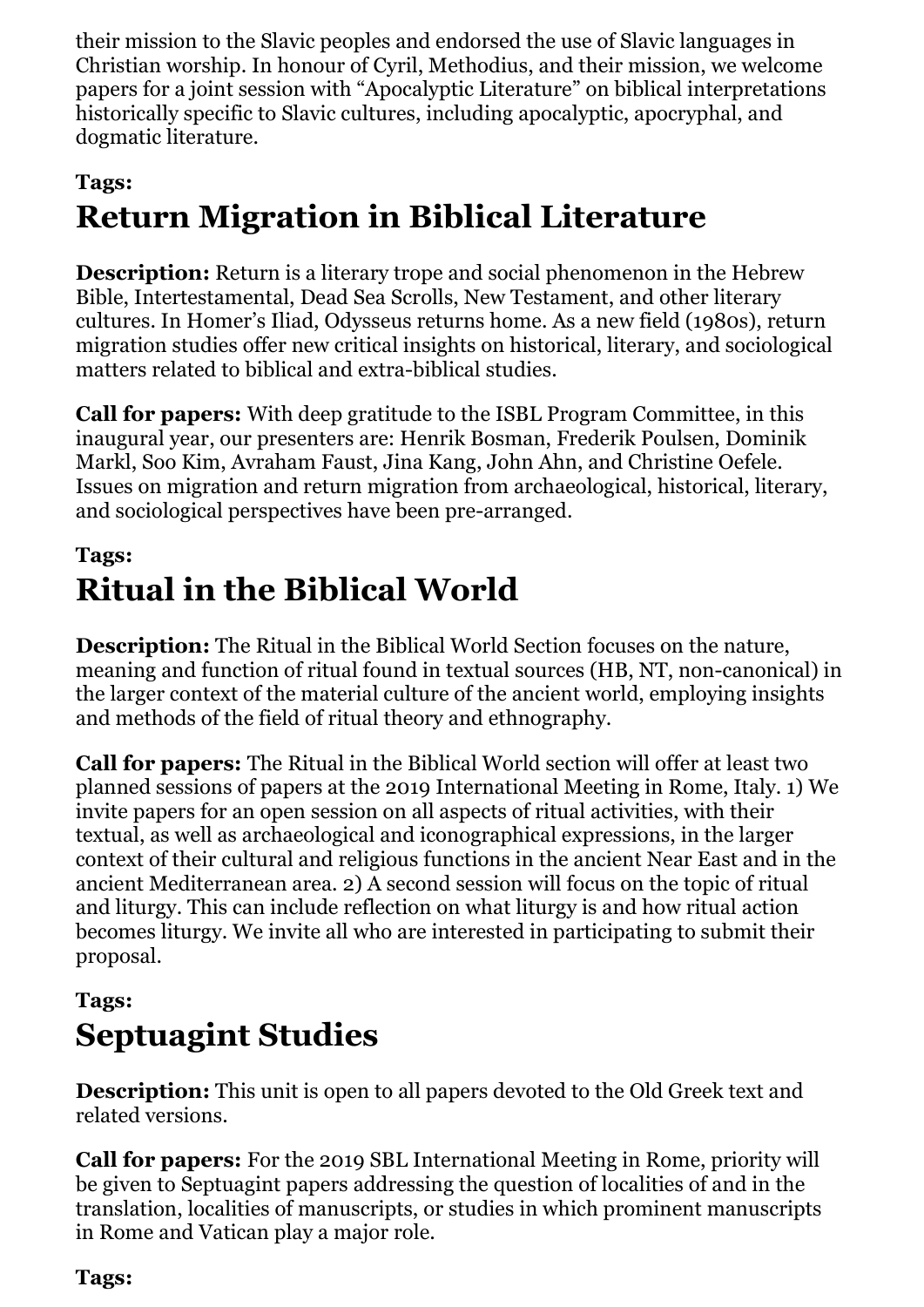# **Status of Women in the Profession**

**Description:** The Committee holds sessions each year exploring the nature of the profession as experienced by women biblical scholars. The goal of the sessions are to provide a forum for open discussion, networking, and the sharing of ideas.

**Call for papers:** The Committee on the Status of Women in the Profession invites papers for a panel discussion about the challenges women scholars face in their research and about the impact of their scholarship in the field of biblical studies. We expect a conversation among women scholars whose research and publications take seriously feminist and/or gender studies, as well as those who engage scholarship from other perspectives.

### **Tags: Stylistics and the Hebrew Bible**

**Description:** The unit will offer a forum for scholars interested in stylistics and the Hebrew Bible. The goal is to explore the relation between form and meaning of the text drawing on a variety of approaches (rhetorical, narratological, cognitive, ideological…).

**Call for papers:** For the Rome meeting in 2019 we will organize two sessions: one thematic session and one open session. The first session welcomes papers discussing directionality in the horizontal and vertical dimensions, i.e. the directions: up-down, left-right, east-west, north-south, forward-backward, and a general movement in a path, as well. The discussions may employ diverse methodological approaches, such as rhetorical, narratological, cognitive, literary, ideological etc. The second session will be open to all who are interested in stylistics and the Hebrew Bible, including semantic, structural, grammatical, phonetic or other features. The goal is to explore the relation between form and meaning of the text drawing on a variety of approaches (rhetorical, narratological, cognitive, literary, ideological…).

### **Tags: Synoptic Gospels**

**Description:** The Synoptic Gospels, which have formed a coherent unit since antiquity, have played an important role in modern scholarship. This section provides an open forum for the presentation of papers, from a variety of perspectives and using a variety of methods, on these seminal religious texts.

**Call for papers:** This year's primary focus will be on the parables in the Synoptic tradition. The Synoptic Gospels Section will have three sessions: i) a session for invited papers only on the parables; ii) a general invitation for papers related to the parables in the synoptic tradition, with particular focus on matters of material culture and methodologies; and iii), a general invitation for papers on the Synoptic Gospels. Questions about the open sessions may be directed to either of the chairs (robert.cousland@ubc.ca or john.harrison@oc.edu). There are plans to publish a selection of studies on the parables.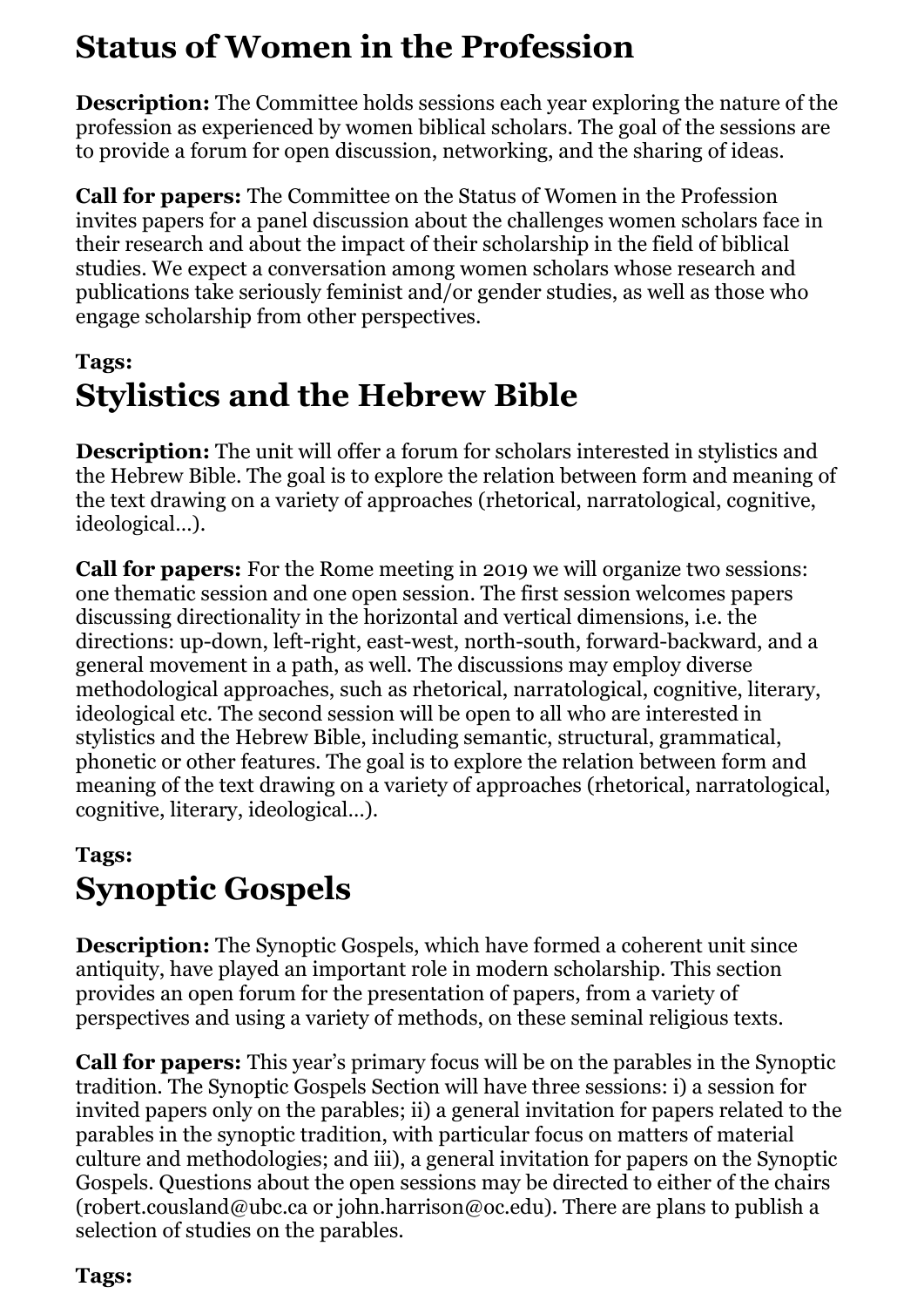## **Wisdom Literature in the Bible and in the Ancient Near East**

**Description:** The unit seeks to encourage an ongoing discourse on new ideas and methodologies in the study of Wisdom Literature. The primary focus is on Biblical wisdom - Proverbs, Job, Qoheleth, the Wisdom Psalms and other texts influenced by wisdom ideas, as well as Ben Sira and Wisdom of Solomon. The section is also concerned with the relationship between biblical wisdom literature and cognate texts of the ancient Near East.

**Call for papers:** SBL Roma 2019 Call for papers: This unit is interested in new ideas and methodologies in the study of Wisdom Literature. This time the focus will be on Biblical and ancient Near Eastern Speculative Wisdom.

**Tags:** Ecclesiasticus (Sirach) (Biblical Literature - Deuterocanonical Works), Wisdom (Ancient Near Eastern Literature - Genre), Wisdom and Philosophical Literature (Early Jewish Literature - Jewish Pseudepigrapha), Wisdom of Solomon (Biblical Literature - Deuterocanonical Works), Writings - Ecclesiastes (Biblical Literature - Hebrew Bible/Old Testament/Greek OT (Septuagint)), Writings - Job (Biblical Literature - Hebrew Bible/Old Testament/Greek OT (Septuagint)), Writings - Proverbs (Biblical Literature - Hebrew Bible/Old Testament/Greek OT (Septuagint))

## **Working with Biblical Manuscripts (Textual Criticism)**

**Description:** This program unit is devoted to the text of "biblical" writings, as understood in the broad sense of the term: This includes the Jewish Bible, early Jewish literature, and the Old Testament (in Hebrew and Aramaic, Greek, and other ancient languages), as well as early Christian literature and the New Testament (in Greek, Latin, and other ancient languages). We offer a forum for the investigation of all types of material witnesses related to the text of this literature —tablets, manuscripts, ostraca, inscriptions—and for the consideration of the textual form of this literature reflected in its citation and use by ancient authors and in writings from antiquity through the Middle Ages. This consists not only of contributions that deal with the Hebrew, Aramaic, Greek, and Latin textual witnesses, but also those that engage evidence in Ugaritic, Arabic, Syriac, Ethiopic, Coptic, Armenian, and other linguistic traditions. A wide variety of additional issues related to textual criticism are also addressed, including epigraphy, manuscript studies, papyrology, codicology, paleography, scribal habits and the production of texts, the history of transmission (and its cultural, social, and religious settings), the practice of textual criticism from antiquity to modern times, restoration and conservation, the use of modern technology in studying this material, the production of critical editions, and discussions of particular passages.

**Call for papers:** On the occasion of the 2019 International Meeting of the SBL in Rome, the "Working with Biblical Manuscripts (Textual Criticism)" program unit is, as usual, seeking proposals for papers that concentrate on any aspect of textual criticism, particularly those that deal directly with manuscripts, i.e., papers that work with material witnesses to the text — tablets, ostraca, inscriptions, papyri, majuscules, minuscules, lectionaries. Given the venue for the 2019 meeting, papers